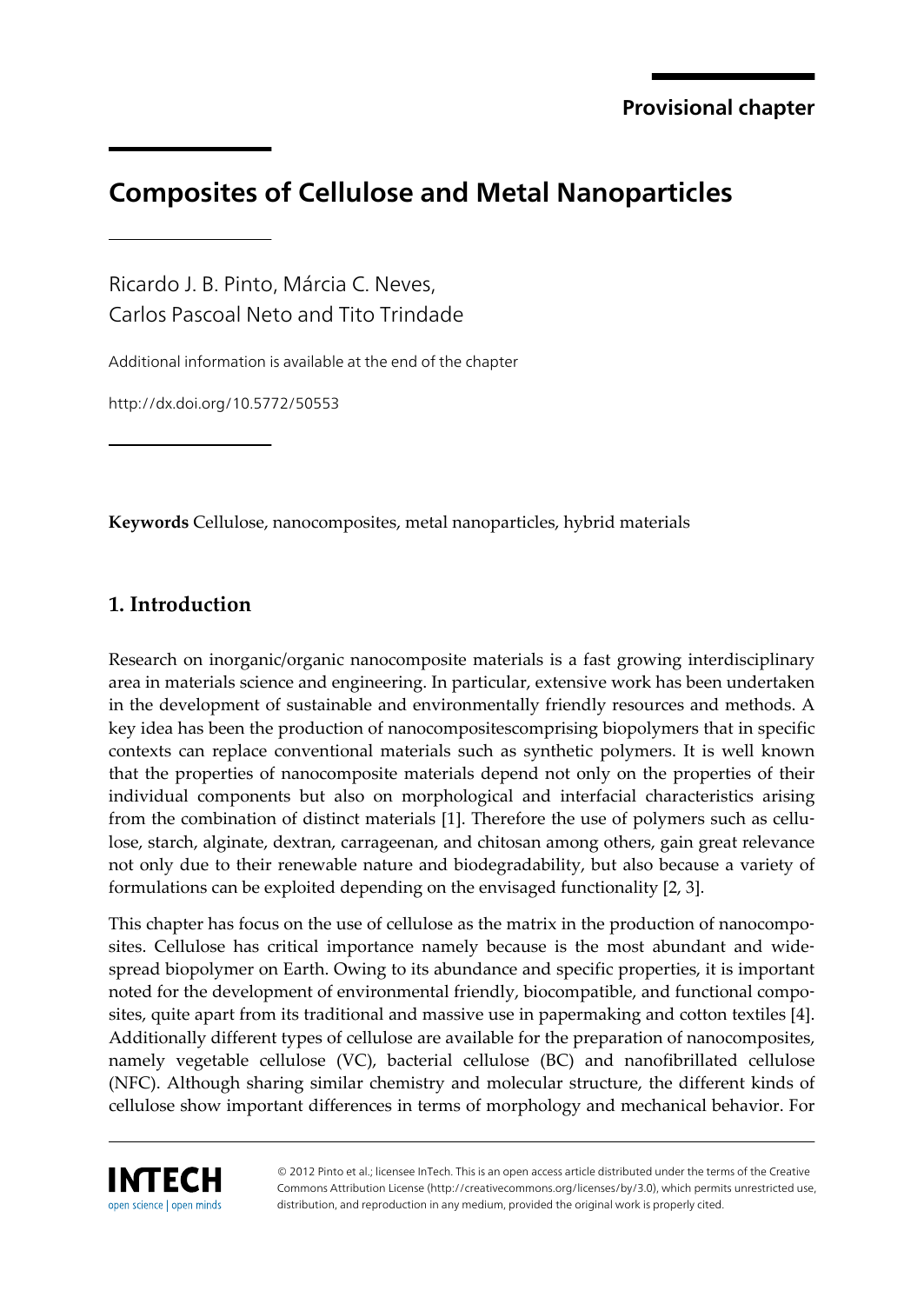example, BC and NFC are composed of fibers with nanosized dimensions as compared to VC, which might impart new properties, and in some casesimprovements to the ensuing nanocomposite materials [[5](#page-16-0)].

The association of cellulose with different fillers can bring benefits like improvement of properties (optical, mechanical, ...) and delivering unique functions by their use [\[6\]](#page-16-0). Cellulose has been used as a soft matrix to accommodate inorganic fillers to produce composites that bring together the intrinsic functionalities of the fillers and the biointerfaces offered by cellulose fibers [[2](#page-16-0)]. Among the wide range of available inorganic fillers, in this review metal nanoparticles (Au, Ag, and Cu, among others) will be considered. Metal NPs exhibit proper‐ ties that differ from the bulk analogues due to size and surface effects, thus the properties of the final materials can be adjusted as a function of the size, shape, particle size distribution of thenanofillers as well as by interactions occurring with the cellulose fibers' surfaces. Prep‐ arative strategies play a determinant role in the performance and properties of the nanocomposites, hence chemical approaches for the synthesis of these materials are reviewed namely for*insitu* and *ex situ* methods. Examples will be given for applications of cellulose nanocomposites by taking in consideration the type of nanoparticles used. As a concluding note, the development of new multifunctional cellulose nanocomposites will be put in perspective.

# **2. General aspects on the chemistry and properties of cellulose**

The last years have seen great interest in research and application of cellulose nanocomposites namely due to the technological interest in renewable materials and environmentally friendly and sustainable resources [\[7](#page-17-0)]. In fact, within the polymers obtained from renewable sources, cellulose is the most abundant natural polymer in Nature as well as the most important component of the plants'"skeleton". This biopolymer formed by repeated connection of glucose building blocks is the structural basis of cell walls of virtually all plants and is usually considered an almost inexhaustible source of raw materials [[8](#page-17-0), [9](#page-17-0)]. Cellulose has par‐ ticular significance owing its unique structure and distinct tendency to form intra- and intermolecular bonding. These characteristics influence the cellulose supramoleculararrangement that together with other practical aspects such as the product origin and processing treat‐ ment, have important consequences on the final properties of cellulose. This polymer is the main constituent of softwood and hardwood, representing about 40-45% of dry wood,with wood pulp remaining the most important source for cellulose processing namelyinpaper fabrication [\[8,](#page-17-0) [10, 11](#page-17-0)]. Wood pulp is also the main industrial feedstock for the production of cellulose regenerate fibers and films. This biopolymer is also used in the synthesis of differ‐ ent cellulose derivatives such as esters and ethers. These derivatives are well-kwon active components in applications which includecoatings, pharmaceutics and cosmetics, among others [[11\]](#page-17-0) and also used in numerous hybridscontaining metal and metal oxides NPs.

Besides extraction from plants, cellulose can be produced by alternative methods, namely by using different types of microorganisms (certain bacteria, algae or fungi). Among the cellulose-forming bacteria, *Acetobacterstrains* have been widely used because they are not patho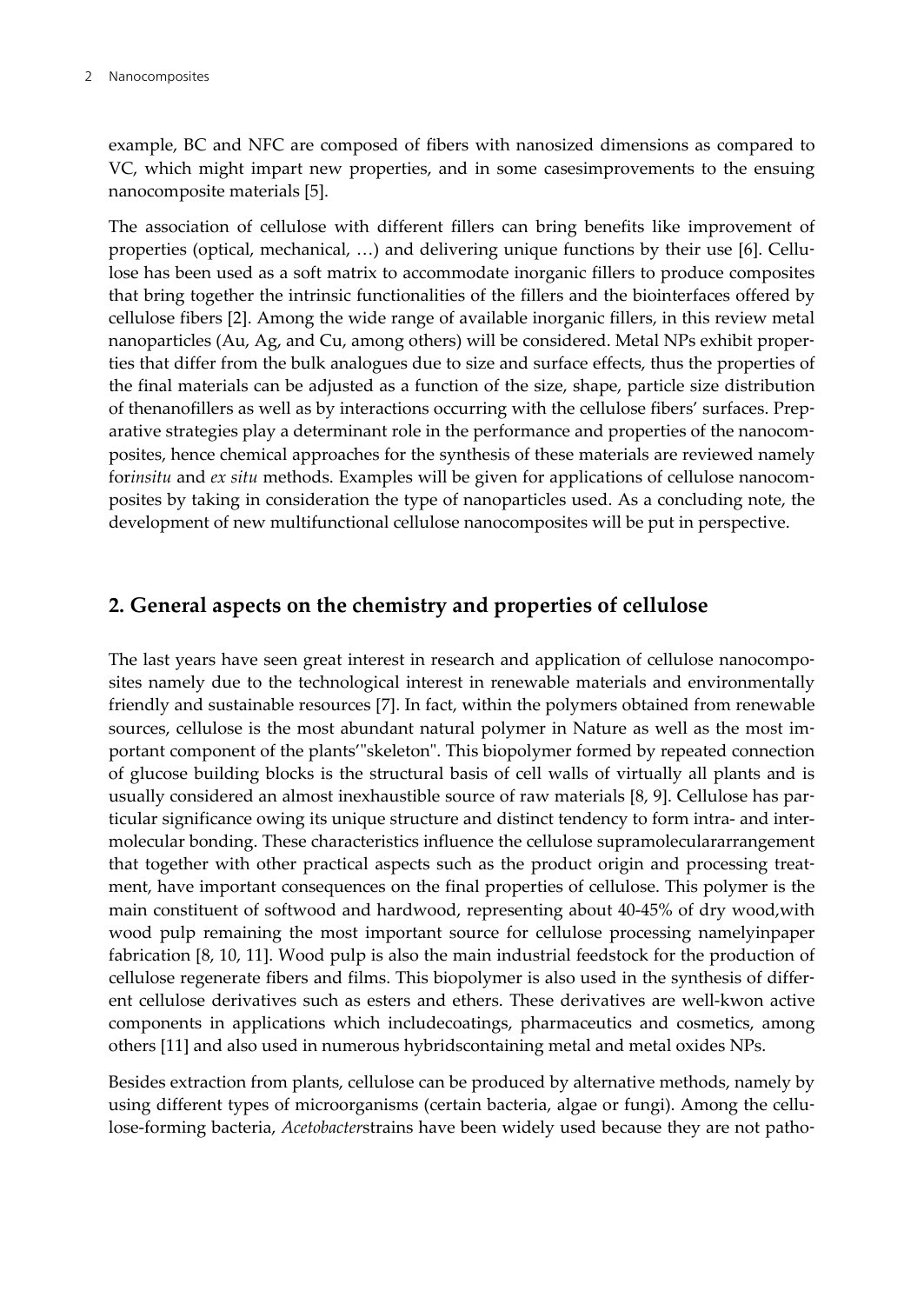genic. In fact, these Gram-negative bacteria are usually found in fruits and can be used in laboratorial conditions in order to obtain significant amounts of cellulose [[8](#page-17-0), [11-13\]](#page-17-0). Nowadays, it is observed a growing interest in the use of BC, not only within applications in nanocomposites but also in other fields including food industry (e.g. calorie–free dessert) and medical field (e.g. wound dressing).Apart their three-dimensional (3D) network of nanofib‐ ers, BC has high purity (do not have lignin, hemicelluloses, pectin and other compounds associated to VC), high degree of polymerization (DP up to 8000), high crystallinity (60 to 90%), high water content and high elasticity and mechanical stability (particularly in wet form) [\[8, 11-15](#page-17-0)].



**Figure 1.** Chemical structure and morphological characteristicsof different forms of cellulose.

Due to the complex and expensive process to produce BC, there has been interest to find other ways to obtain cellulose fibers of nanometric dimensions, namelyat an industrial scale [[11\]](#page-17-0). NFC can be obtained from VC fibers by distinct methods including chemicaltreatment and mechanical disintegration procedures, in the form of aqueous suspensions of nanoscale fibers, leading to high aspect ratio materials (5-30 nm diameter and lengths in micrometer range) with remarkable strength and flexibility [[16,](#page-17-0) [17\]](#page-17-0). The mechanical properties of NFC make this polymer a good candidate for reinforcement materials in nanocomposites. However, besides their interesting mechanical properties, NFC shows other properties of practical interest. For example, NFC has a large surface area which makes it a promising candidate for filtering membranes. Appropriate chemical modifications performed on NFC result in a versatile additive for paints, lacquers or latex. Due to its biocompatibility, NFC might also be used in food and medical applications [[11,](#page-17-0) [17\]](#page-17-0). As will be clear in the next sec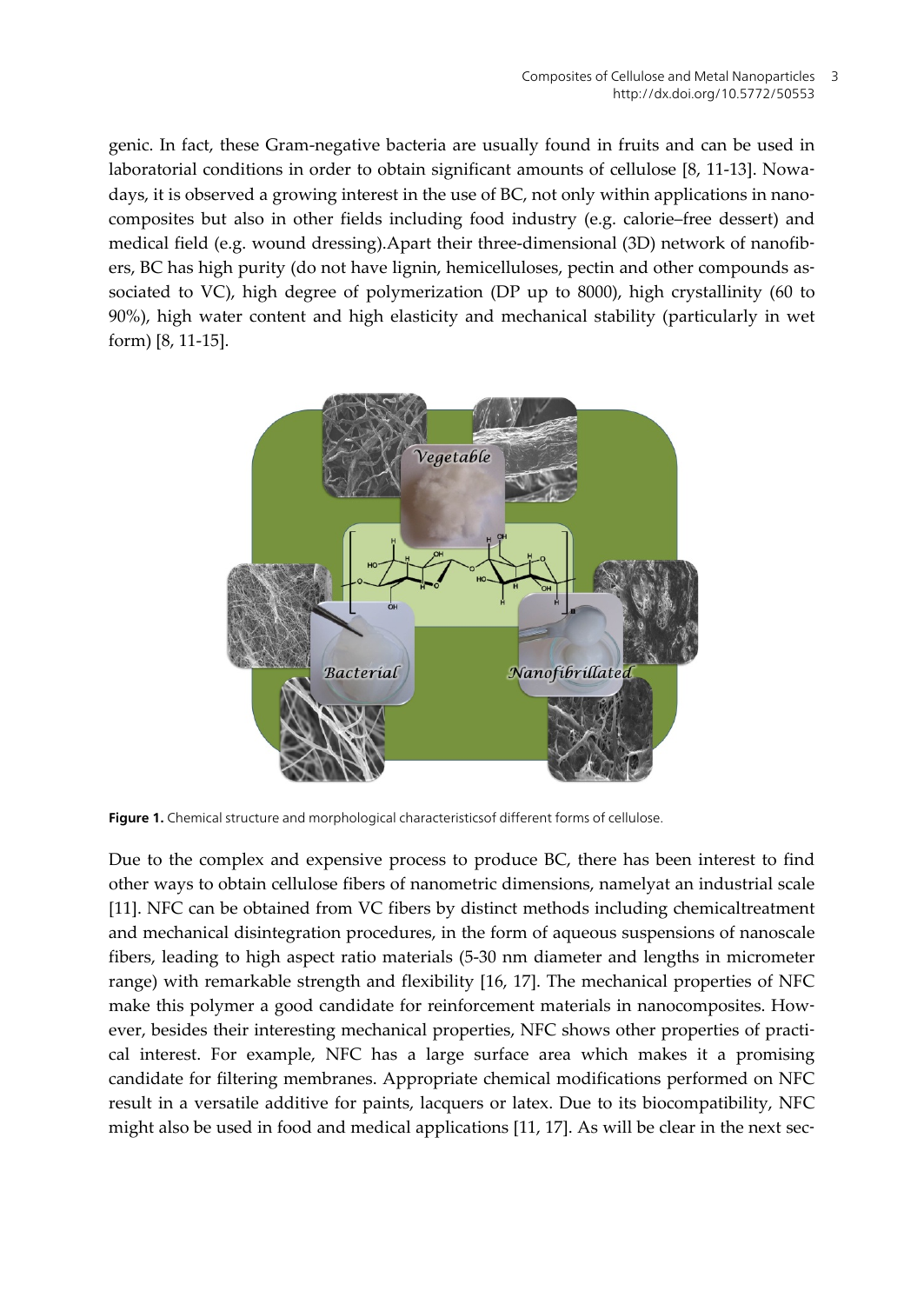tion,the properties of thecellulose nanocomposites depend not only on the NPs employed as fillers but also on the type of cellulose matrix used.

From all the cellulose derivatives commonly use on the chemistry market, esters and ethers are the predominant. Although produced since the middle of the eighteen century the actually research is related withtheir manufacture technological improvement. The mail goal is related with the development of greener processes being investigated the use of ionic liquids (IL), microwaves irradiation and solvent-free systems in the synthesis of this cellulose derivatives. This strategy has been followed for the cellulose derivatives used in specifics applications, such as biomedical and optoelectronic and produced in small amounts. The in‐ dustries responsible for the production of high amounts of these derivatives (as cellulose acetate) have neglected this mandatory necessity [[18\]](#page-17-0).

# **3. Cellulose/metal nanocomposites**

## **3.1. Preparative strategies of cellulose/metal nanocomposites**

A key aspect to consider in combining metal NPs with cellulose fibers is the methodology to be employed namely by taking in consideration the envisaged applications. In order to exploit the properties of nanocomposites, the NPs should be well dispersed over the matrix without the formation of large aggregates that may compromise the final properties and should as much as possible exhibit a small narrow size distribution. There is critical need to find effective techniques that allow the large-scale productionthat at the same time maintain control of the NPs dispersion in the cellulose matrix. A number of approaches have been de‐ veloped to attachmetal NPs onto cellulose fibers. Table 1 gives examples of methods employed in the preparation of cellulose/metal nanocomposites.

## *3.1.1. Blending of components*

The blending of inorganic NPs and polymers by promoting their homogeneous mixture to form nanocomposites materials has been widely employed [\[19](#page-17-0)]. Although this method of‐ fers the advantage of simplicity, the use of cellulose as matrix commonly lead to NPs aggregates that decrease the benefits associated to the presence of nanosized fillers. This process often leads to poor laundering durability of the materials and, for example when Ag NPs have been used, the antibacterial efficiency are lower than expected and discontinuous in time [\[20](#page-17-0)]. The direct deposition of Ag and Au NPs, by dropwise addition of the respective colloids onto filter papers,has been reported [\[21](#page-17-0), [22](#page-18-0)]. Usually, this methodology does not lead to an homogeneous distribution of NPs on the paper substrates and the formation of aggregates at the edge of the droplets during the drying process is common [\[23](#page-18-0)].

## *3.1.2. In situreduction of metal salts*

The preparation of cellulose/metal nanocomposites by the *insitu* reduction of metal salts in cellulose aqueous suspensions has been extensively investigated. Typically this involves the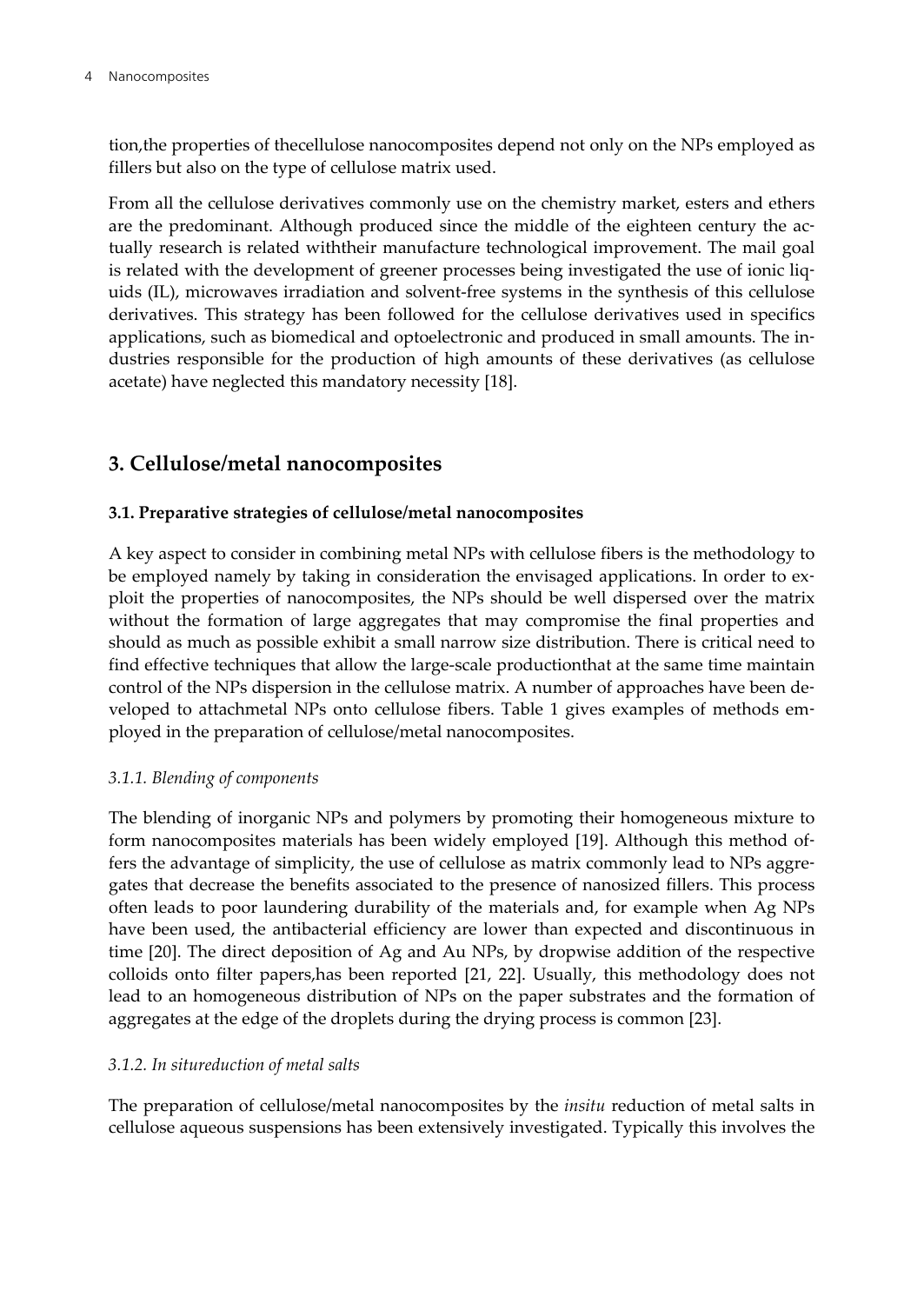use of a soluble metal salt as precursor, a reducing agent and a co-stabilizer to avoid agglomeration. However, the *insitu* method can be employed without addition of an external reducing agent, because adsorption of metal ions on the cellulose surfacesmay bet subsequently reduced to metal NPs by organic moieties such asterminal aldehyde or carboxylic groups, whose presencedepend on pulp bleaching.In this case, the unique structure and the presence of ether and hydroxyl groupsin cellulose fibers constitute an effective nanoreactor for *insitu* synthesis of the NPs. The ether and hydroxyl functions not only anchor the metal ions tightly onto the fibers via ion–dipole interactions, but also after reduction stabilizesthe as prepared NPs viasurface interactions [[27,](#page-18-0) [57](#page-20-0)]. This process presents some advantages compared to the simple mixture of the composite components. The template role of the host macromolecular chains for the synthesis of NPs helps to improve their distribution inside the cellulose matrix and also prevents formation of aggregates. At the same time the polymer chains play an important role leading to a narrow size distribution and well defined shape for the metal NPs [\[69](#page-21-0)].

| <b>Cellulose matrix</b> |                                           | Preparative method          | <b>Metal NPs</b>                      |
|-------------------------|-------------------------------------------|-----------------------------|---------------------------------------|
| Vegetable               | Blending of components                    |                             | Ag [20, 21], Au [22]                  |
|                         | In situ<br>reduction                      | Cellulose reducing          | Ag [24-29], Au [29, 30], Cu [31, 32], |
|                         |                                           | groups                      | Pt[33, 34]                            |
|                         |                                           | External reducing<br>agents | Ag [20, 27, 28, 35-38], Au [27, 36,   |
|                         |                                           |                             | 39, 40], Cu [31, 41, 42], Pt[27, 36,  |
|                         |                                           |                             | 43, 44], Co [45], Pd[27, 36]          |
|                         |                                           | UV reduction                | Ag [28, 46, 47]                       |
|                         | Electrostatic assembly                    |                             | Ag [28, 36], Au [36, 39], Cu [48],    |
|                         |                                           |                             | Pt[36], Pd[36]                        |
|                         | Microwave-assisted preparation Ag [49-51] |                             |                                       |
|                         | Surface pre-modification                  |                             | Ag [52], Au [52-54]                   |
| <b>Bacterial</b>        | Cellulose reducing                        |                             | Ag [55]                               |
|                         | In situ                                   | groups                      |                                       |
|                         |                                           | Reducing agents             | Ag [19, 28, 37, 43, 56-60], Au[39,    |
|                         |                                           |                             | 43, 61-63], Cu [64], Pt[43, 65], Co   |
|                         |                                           |                             | [66]                                  |
|                         | Electrostatic assembly                    |                             | Au [39]                               |
|                         | UV reduction                              |                             | Ag [28]                               |
|                         | Surface pre-modification                  |                             | Ag [67]                               |
|                         | Diffusion                                 |                             | Ag [28]                               |
| <b>Nanofibrillated</b>  | Blending of components                    |                             | Ag [68]                               |
|                         | Electrostatic assembly                    |                             | Ag [16]                               |

**Table 1.** Preparative methods of cellulose/metal nanocomposites.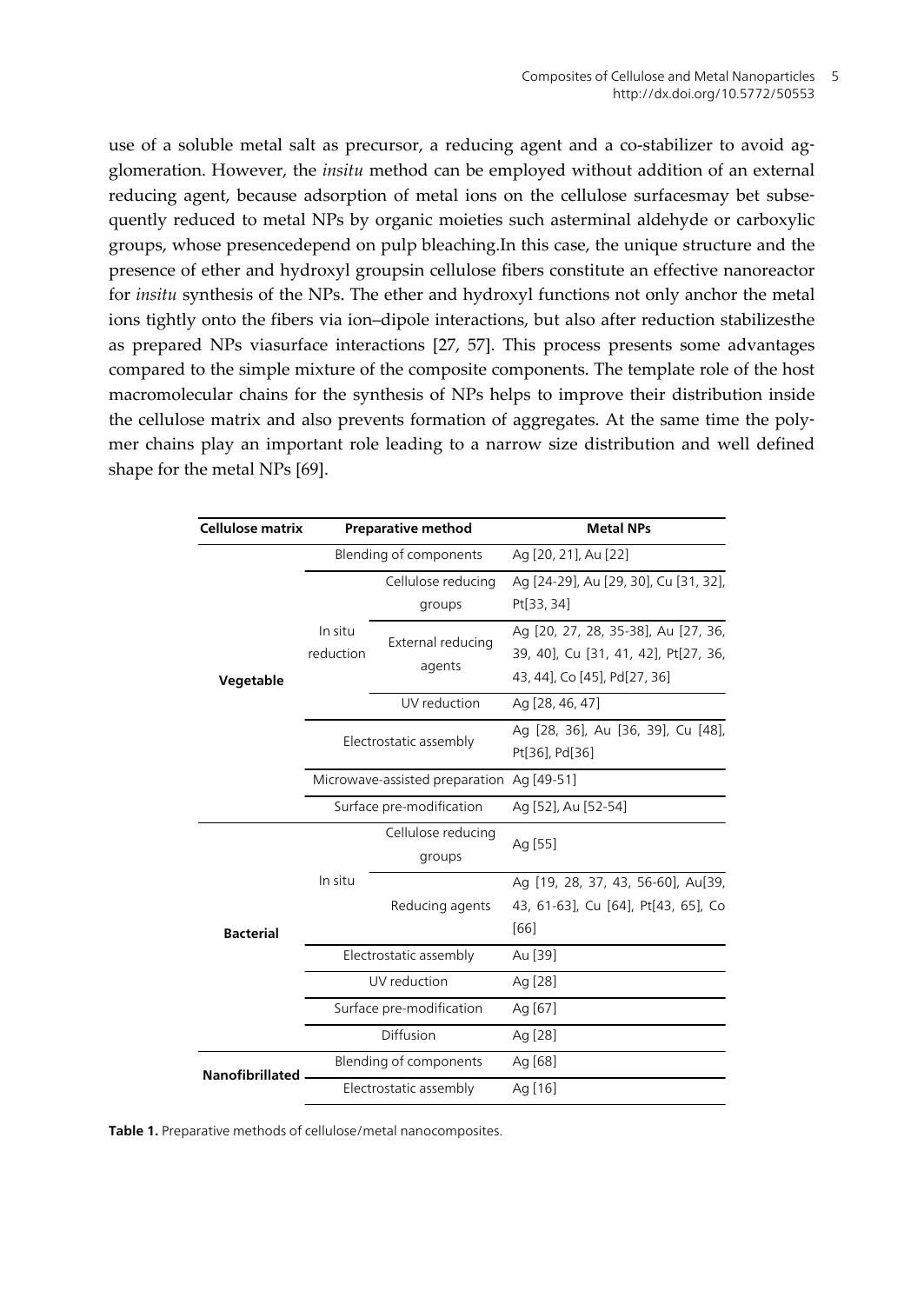### *3.1.2.1. Addition of reducing agents*

The most commonly used *in situ* approach to preparea dispersion of NPs in cellulose matri‐ ces involves the entrapment of metal cations in the fibers followed by their reduction with an external reducing agent. In this procedure the reducing agentalso act as a co-stabilizer(together with the cellulose fibers) for the metal NPs. Sodium borohydride has been extensive‐ ly used to reduce metal ionsin cellulose matrices. The particle size distribution isadjusted by varyingthe NaBH<sup>4</sup> : metal salt molar ratio.The use of tri-sodium citrate has also been report‐ ed as reducing and stabilizing agent. Some reportshave described the loading ofAg NPs into grafted filter paper [\[35](#page-18-0)], in BC and VC matrices [[37\]](#page-19-0).

The use of hydrazine, hydroxylamine and ascorbic acid together with gelatin or polyvinyl‐ pyrrolidone (PVP) as colloidalstabilizershas been investigated [[58\]](#page-20-0). Ascorbic acid acted as an efficient reductant for Ag<sup>+</sup> and gelatin a good colloidal stabilizer toavoid NPs coalescence and to control particle size. *Insitu* Agions reduction by the chelating-reducing agent triethanolamine (TEA) has been reported to produce small spherical particles with 8.5 nm average size,appearingwell dispersed inthe BC bulk ultrafine reticulated structure [[59\]](#page-20-0).

Reduction of gold salts by flowing H<sub>2</sub>over the cellulose matrix has been reported [[40\]](#page-19-0). This methodology allows the preparation of NPs about2 nmmean diameter. A facile one-step method, in aqueous medium, makes use of poly (ethyleneimine) (PEI) as reducing and macromolecular linker [[61](#page-21-0)]. In this case thethickness of the Au coating surrounding the cellulose fibers can be adjusted by adding different halides (Fig. 2).



Figure 2. Scheme illustrating the formation of Au–BC nanocompositesusing the polyelectrolyte PEI (Adaptedby permission from ref [\[61](#page-21-0)] (Copyright 2010 WILEY-VCH Verlag GmbH & Co. KGaA, Weinheim).

#### *3.1.2.2. Reduction of metals salts by cellulose reducing groups*

An alternative route for the*insitu*preparation of cellulose based nanocomposites involves the reducing groups of cellulose that simultaneously can entrap NPs within the fibers net. This process shows the advantage that external chemicals are not added to the reacting mix‐ ture, thus avoiding adventitious contaminations that may interfere in some applications such as catalysis [[36\]](#page-19-0).

This methodology constitutes a green approach to the synthesis of a variety ofmetal NPs in cellulose matrices in which no additional reducing agents or colloidal stabilizers are used. Kunitake et al. [\[27](#page-18-0)] have reported pioneerresearchusing VC fiberswith following work re‐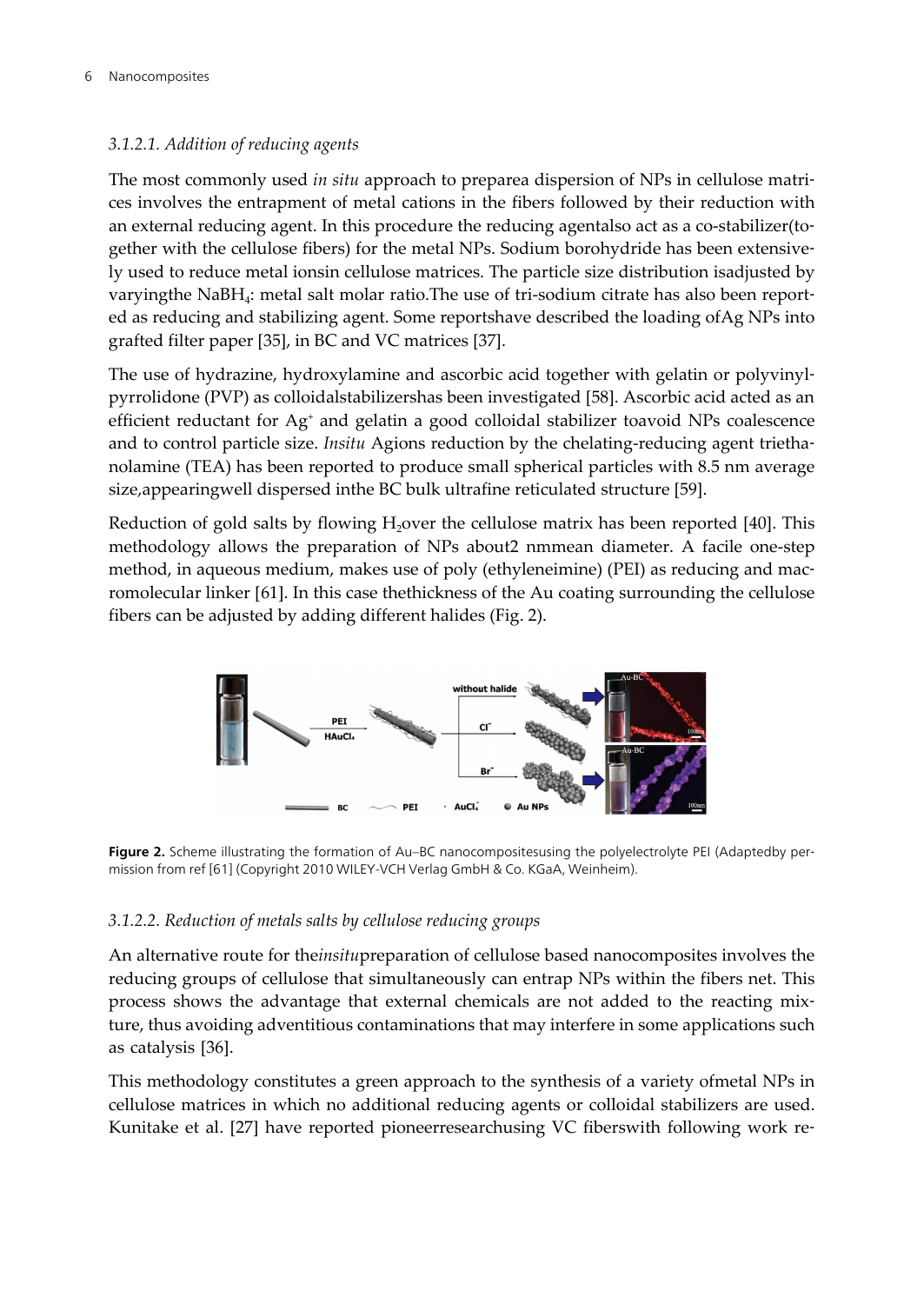porting the use of BC fibers for the production of silver and gold nanostructures [\[28](#page-18-0), [39\]](#page-19-0). This strategy has been reported for other types of biomaterials, hence Ag NPs have been prepared by using the *insitu* reduction of a silver(I) salt in the presence of cotton fibers. The washing durability of these nanocomposites and the small amounts of silver NPs required, make this an alternative path to produce cellulose based functional textiles. BC and porous cellulose have also been used as reducing and stabilizer for several metal NPs using a hy‐ drothermal method [\[43](#page-19-0), [55\]](#page-20-0).

In the context of composite science, ionic liquidshave attracted substantial interest because of their ability to dissolve biopolymers like cellulose. This has been illustrated in the forma‐ tion of cellulose/Au nanocomposites [\[30](#page-18-0)]. The combined use of cellulose and IL allowed the NPs morphology controlin a process in which the IL was retrieved after metal reduction.The use of unbleached kraft fibers have the advantage of limiting metal leaching due chemical affinity between the NPs and the substrate. In this case NPs are formed directly on the VC fiber surfaces by a redox reaction with the associated lignin. This has not been observed for fibers that do not contain lignin [\[29](#page-18-0)].

## *3.1.2.3. Photo-induced metal growth using irradiation*

The *insitu* reduction using UV irradiation is a simple method to produce metal NPs on the surface of cellulose fibers. The preparation of the nanocomposites is based on the photo-activation of cellulose surface by photons, followed by chemical reduction of metal salts. A possible mechanism is based on the number of reducing sites at the surface of cellulose fibers that are activated by UV photons [[46\]](#page-19-0). The active role of reducing ends of cellulose chains in this mechanism has been demonstrated by employing cellulose fibers (VC and BC) in which such groups had been removed to show that metal NPs are not formed [[28\]](#page-18-0). For cellulose/Ag nanocomposites [[28,](#page-18-0) [46](#page-19-0), [47](#page-19-0)] it was demonstrated the relevance of UV light in‐ tensity and time of irradiation as important parameters to control the amount of silver and their dispersion in the final composites. The metal NPs formed by this method tend to coat the cellulose fibers, with tendency to aggregate overprolonged times of UV irradiation, eventually leading to NPs with variable morphologies.

#### *3.1.3. Electrostatic assembly*

The electro static assembly of NPs is based on the sequential adsorption of oppositely charged species on a solid substrate which very often is mediated by ionizable polymers [\[70](#page-21-0)]. This assembly technique offers some advantages over other methodologies due to the possibility of a better control of inorganic content in the final nanocomposites, full control of NPs size and morphology, and normally leads to less agglomeration of previously prepared NPs.

Cellulose fibers dispersed in water are negatively charged over a wide pH range (2-10), due to the presence of ionizable moieties such as carboxyl and hydroxyl groups, resulting from chemical processing or from minor polysaccharides such as glucuronoxylans [\[71](#page-21-0)]. The deposition of Au NPs [[39,](#page-19-0) [72\]](#page-21-0) onto cellulosic fibers was achieved by previous treatment of fibers usingmulti-layers of poly (diallyldimethylammonium chloride) (polyDADMAC), poly (so‐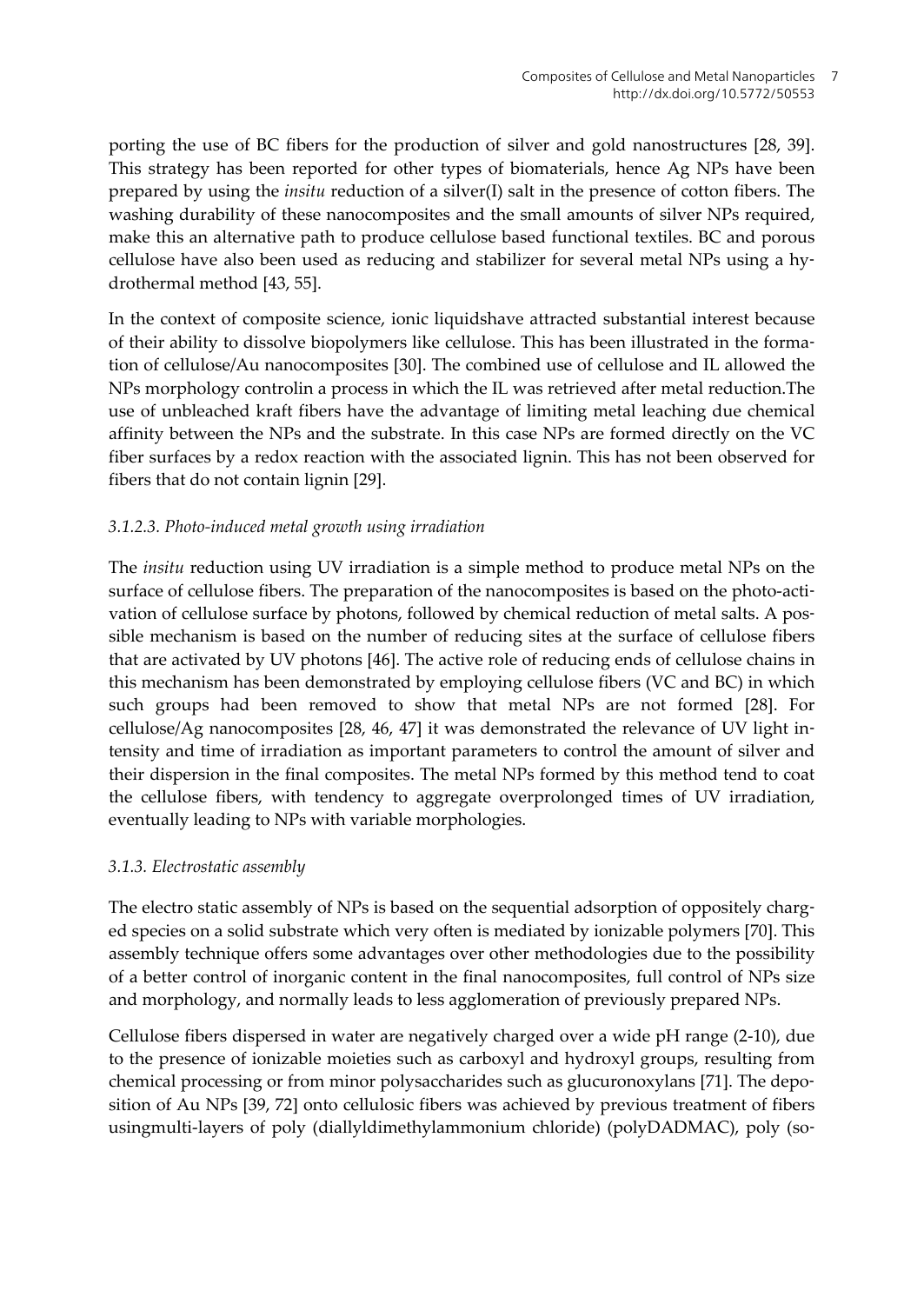dium 4-styrenesulfonate) (PSS), and again polyDADMAC. The use of a positively charged polyelectrolyte as the outer layer favored electrostatic interactions of the fibers with negatively surface charged Au NPs. This methodologyhas been also applied to the fabrication of Ag/NFC composites using distinct polyelectrolytes as macromolecular linkers [\[16](#page-17-0)]. Another example of an electrostatic assembly procedure was based on the chemical modification of cellulose with (2,3-epoxypropyl) trimethylammonium chloride (EPTAC) [[36,](#page-19-0) [73](#page-22-0)]. This meth‐ odology allowed the grafting of the cellulose substrates with positive ammonium ions which is particularly useful for attachment ofmetal NPs with surface negatives charge.

#### *3.1.4. Other methodologies*

Chemical modification of cellulose can be performed to produce distinct types of cellulose/ metal nanocomposites. In this context, common cellulose derivatives such as carboximetil‐ cellulose, cellulose acetate andhydroxypropil cellulose have been used [\[74-76](#page-22-0)]. 2,2,6,6-tetra‐ methylpyperidine-1-oxy radical (TEMPO) has been used tooxidize selectively the C6 primary hydroxyl groups of cellulose resulting in the corresponding polyuronic acids [[67\]](#page-21-0). In this context, BC acts as an efficient templatewith the surface carboxylate groups used to quantitatively anchor metal ions via an ion-exchange reaction. The subsequent reduction of the cationsat thenanofibers' surfaces originated metal NPs with a narrow size distribution. Chemical surface modification of hydroxyl groups into aminic groups, which act as selec‐ tive coordination sites [\[52](#page-20-0)] and the use of thiol labeled cellulose through spontaneous chemisorption [\[53](#page-20-0)] has been demonstrated. In the latter, chemical attachment of the NPs onto the fibers' surface limits particle desorption, hence extending the lifetime of the resulting hybrid materials.

The fabrication of size-controlled metal nanowires using cellulose nanocrystals as biomolec‐ ular templates has been reported [[54\]](#page-20-0). This method allowed designing Au nanowires of variable sizes that exhibit unique optical properties by controlling the thicknesses of gold shells. In another approach microwave irradiation was usedas an efficient method to prepare cellulose/metal nanocomposites [[49\]](#page-20-0). In this study cellulose was treated in a lithium chloride (LiCl)/ N,N-dimethylacetamide (DMAc) and ascorbic acid mixture to produce a homogene‐ ous distribution of Ag NPs within the cellulose matrix. More recently the same group has reported the use ofethylene glycol as solvent, reducing reagent, and microwave absorber, thus excluding an additional reducing agent [\[50](#page-20-0)]. This one-step simultaneous formation of Ag NPs and precipitation of the cellulose is a suitable method due to its characteristics of rapid volumetric heating, high reaction rate, short reaction time, enhanced reaction selectivity, and energy saving [[49,](#page-20-0) [77](#page-22-0)]. A similar methodology was applied in a one-pot processto produce Ag–cellulose nanocomposites, however in this case the cellulose matrix was used as the reducing and stabilizeragent in water suspensions [[51\]](#page-20-0).

#### **3.2. Metal nanoparticles as cellulosic composite fillers and their applications**

There are a variety of metal NPs that can be used as dispersed phases in bio nanocomposites with cellulose. In the last decades there has been great progress in the colloidal synthesis of inorganic NPs.Colloidal metal NPs have received great attention due to their unique optical,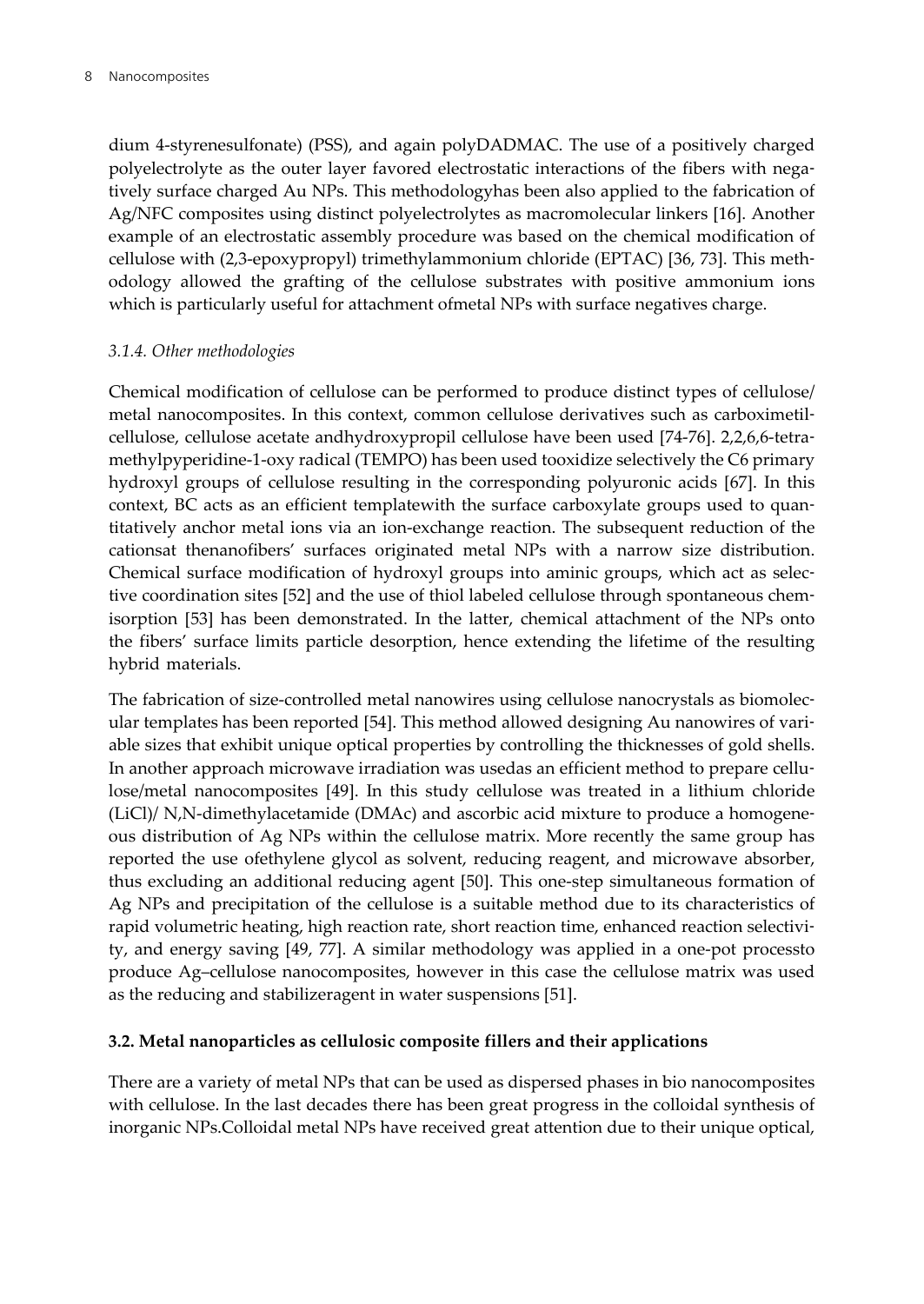electronic, magnetic, antimicrobial properties. Their small size, large specific surface area and tunable physico-chemical properties that differ significantly from the bulk analogues led to intense research on their use in composite materials [[78\]](#page-22-0). This section gives examples of research on metal NPs used as fillers in cellulose nanocomposites. The applications of these materials are related with the type of NPs present though new properties arise due to the combined use of the metal NPs and cellulose. Table 2 summarizes important applica‐ tions of cellulose/metal nanocomposites and a brief description will follow in this section.

### *3.2.1. Silver*

Nowadays a renewed interest in Ag antimicrobial materials has reappeared mainly due to the increase of multi-drug resistance of microbial strains to conventional antibiotics. The de‐ sign of protective medical clothing or antibacterial packaging materials are examples of this current trend [[35\]](#page-18-0). Ag NPs are well known by their strong cytotoxicity towards a broad range of microorganisms, such as bacteria and fungi [[79\]](#page-22-0).

Similarly to other applications, well dispersed Ag NPs in the cellulose matrix are requiredo‐ therwise the antimicrobial effect decreases. However, important parameters such asparticle size distribution, metal content, cationic silver release and interaction with the surface of cellulose are also relevant parameters that influence the antimicrobial activity of these nano‐ composites [[23,](#page-18-0) [69](#page-21-0)]. Due to the high water holding capacity and biocompatibility, BC wound dressing materials with improved antimicrobial activity have been prepared using Ag [[57,](#page-20-0) [60\]](#page-20-0). Other examples include the development of antibacterial food-packaging materials [[35,](#page-18-0) [80\]](#page-22-0), bactericidal paper for water treatment [\[20](#page-17-0)] and the study of laundering properties of nanocomposites [[24,](#page-18-0) [81](#page-22-0)].

The cellulose fibers can be chemically functionalized creatingreactive sites in order to control the *insitu* synthesis of Ag NPs. Few examples are known of composites of NFC and metal NPs [\[16](#page-17-0), [68\]](#page-21-0). Thus NFC functionalization with fluorescent Ag nanoclusters has been performed by dipping nanocellulose films into a colloid of Ag protected with poly(metha‐ crylic acid) (PMAA) [[64\]](#page-21-0). The electrostatic assembly of commercial Ag NPs onto NFC medi‐ ated by polyelectrolyte linkers have been described as a possible route to scale up the preparation of Ag/NFC composites [[16\]](#page-17-0).

Nanostructured metals such Ag and Au are well known substrates for surface enhanced Raman scattering (SERS). Strong enhancement of the Raman signalsis observed for certain molecules chemisorbed to the surface of these metals. Therefore the combined use of these metal NPs and cellulose is of great interest to develop molecular detection and biosensing platforms [\[37](#page-19-0)]. In this context, the use of cellulose nanocomposites might bring several ad‐ vantages such as the fabrication of handy and low cost substrates in the form of paper prod‐ ucts. A study on the use of distinct cellulosic matrices containing Ag NPs has shown that the BC/Ag nanocomposites were more sensitive as compared to the vegetable analogues, namely in biodetection of amino acids [\[37](#page-19-0)]. The use of filter paper with Ag NPs or Au NPs dem‐ onstrate the potential of these materials as SERS platforms to study diverse analytes such as *p*-hydroxybenzoic [[21](#page-17-0)], single-walled carbon nanotubes [\[82](#page-22-0)] and binary mixturesof 9-amino‐ acridine-acridine and acridine-quinacrine separated by paper chromatography [[83\]](#page-22-0).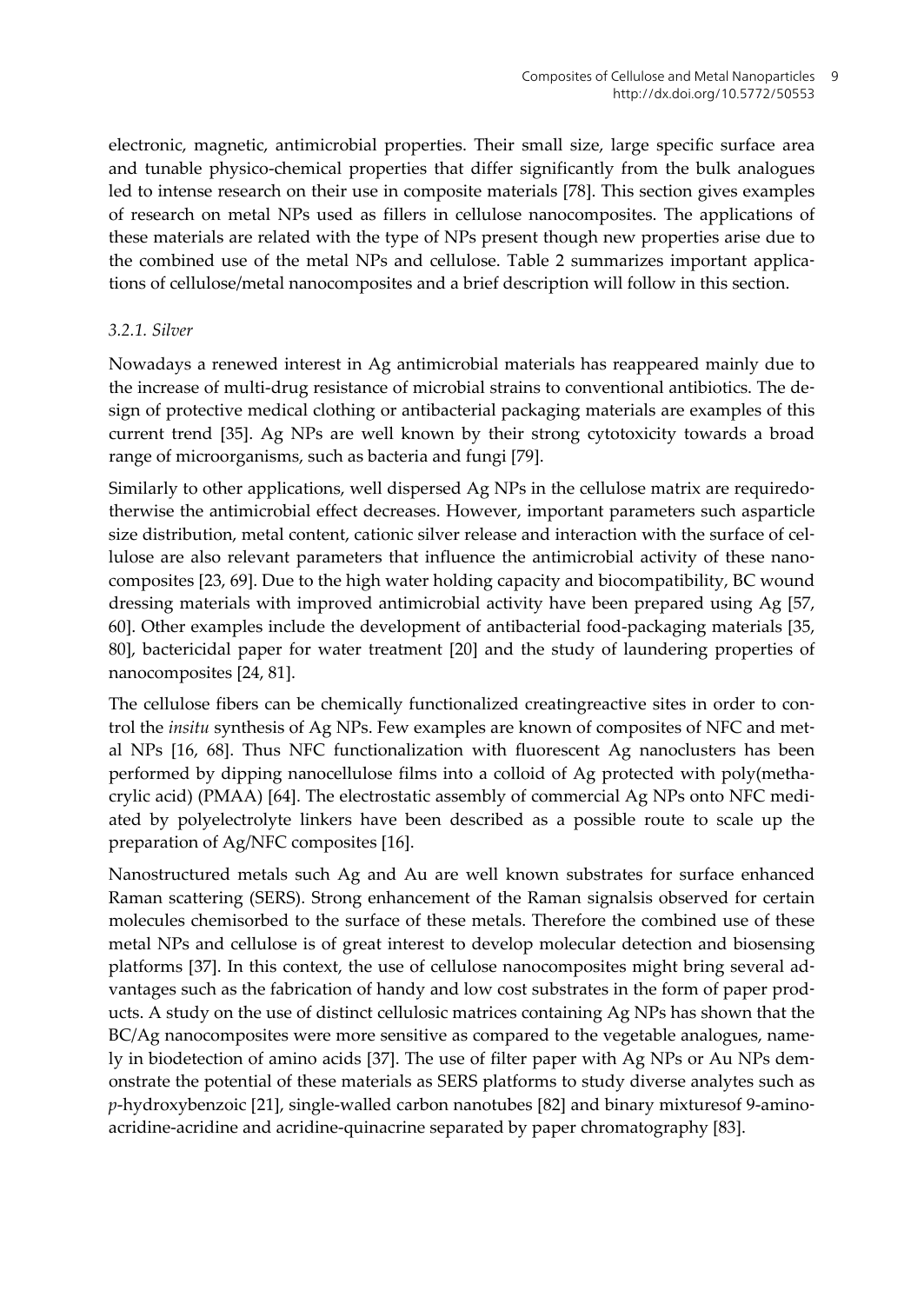A simple and low-cost approach to the fabrication of fuel cells has been described based ona nanostructured Agelectrocataly stand cellulose. Heat removal of the template and combina‐ tion with graphite improved oxygen reduction in basic medium [[38\]](#page-19-0).

| <b>Metal NPs</b> | <b>Application</b>  |                    | <b>Metal NPs</b> | Application                            |
|------------------|---------------------|--------------------|------------------|----------------------------------------|
|                  | Anti-counterfeiting |                    |                  | <b>Biosensors</b>                      |
| Αg               |                     | Artificial skin    | Au               | Catalytic                              |
|                  | Antimicrobial       | Food-packaging     |                  | Conducting                             |
|                  |                     | Water<br>treatment |                  | Electronicdevices                      |
|                  |                     | Wound dressing     |                  | Medical (Drug and protein<br>delivery) |
|                  |                     | <b>Biosensors</b>  |                  | <b>SERS</b>                            |
|                  |                     | Catalytic          |                  | Smart papers and textiles              |
|                  | Paper industry      |                    | Cu               | Antimicrobial                          |
|                  | <b>SERS</b>         |                    |                  | Catalytic                              |
|                  | <b>Textiles</b>     |                    | Pd               | Catalytic                              |
| Pt               | Catalytic           | Electrocatalytic   |                  | Electronic actuators                   |
|                  |                     | Photocatalytic     | Co               | Magnetic                               |
|                  | Fuel cells          |                    |                  | Microfluidics devices                  |

**Table 2.** Common applications of cellulose/metal nanocomposites.

#### *3.2.2. Gold*

The noble metal gold has long been a cornerstone precious metal occupying a premier position in the world economy, representing wealth and high value. Traditionally it has been used in its yellow lustrous bulk metallic form for monetary and jewelry applications and over recent decades as an electrical conductor and chemically inert contact material in the electronics industry [\[29](#page-18-0)]. Au NPs are among the most studied particles in modern materials science namely due to the number of available methods to produce colloids with uniformparticle sizes and well-defined morphologies. Stable Au NPs colloidshave been prepared whose particles surfaces are efficiently stabilized by citrate anions in hydrosols or by alkanethiols when organic solvents are used [[84\]](#page-22-0).

Cellulose/Au nanocompositeshavebeen used as catalysts in glucose oxidation [[40\]](#page-19-0). It has been reported that good dispersion of Au NPs in cellulose allowed effective contact with re‐ actants making these materials good catalysts for the reduction of 4-nitrophenol. [\[85\]](#page-22-0) Fur‐ thermore, cellulose can be used in several solvents having potential applicability in a variety of reactions. Another interesting possibility is the transformation of renewable biomass re‐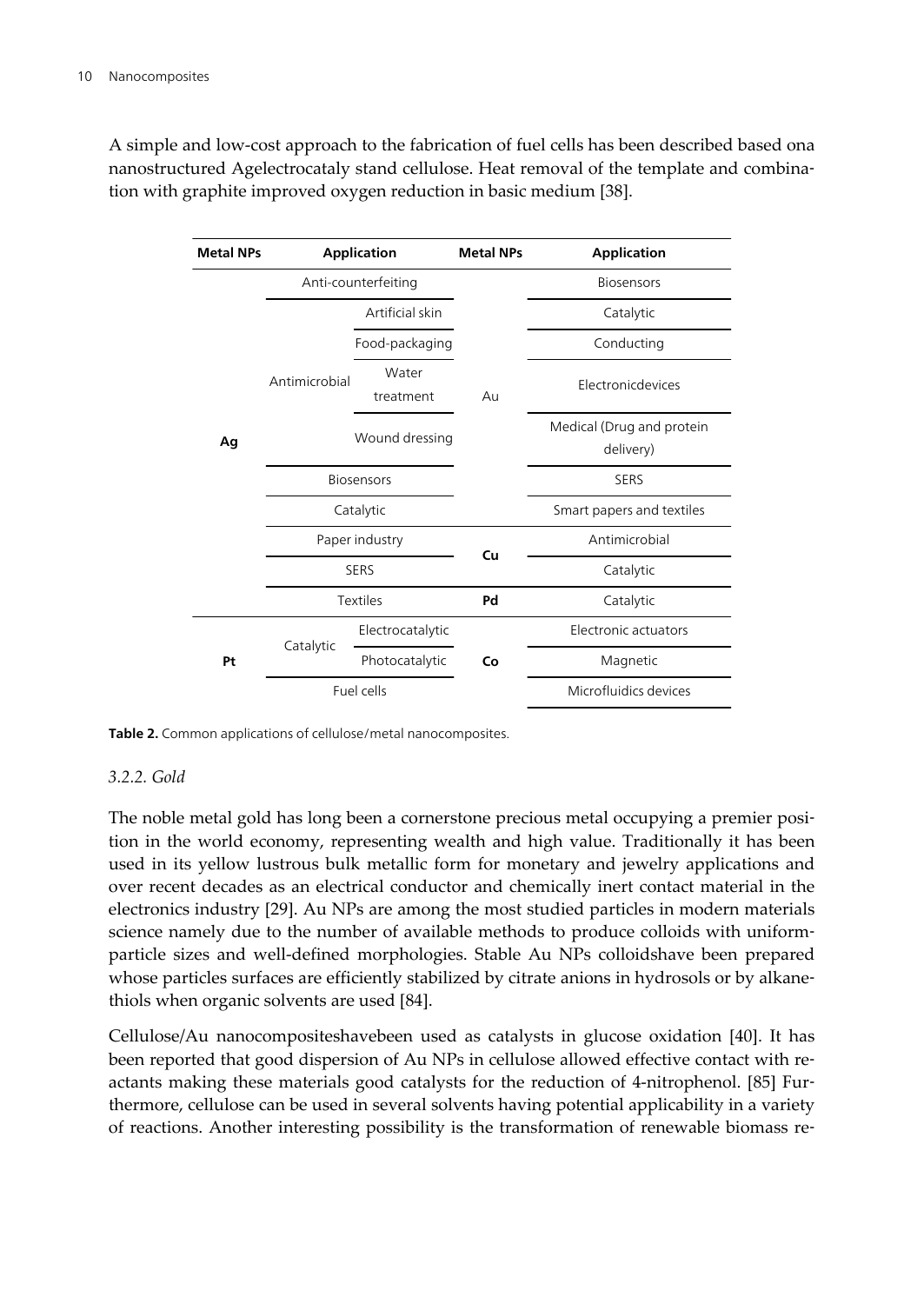sources into valuable chemicals. Selective conversion of cellulose or cellobiose into gluconic acid catalyzed by polyoxometalate- [[86\]](#page-23-0) or CNT-supported by Au NPs [\[87](#page-23-0)] has been demonstrated. Agglomeration of the Au NPs in the cellulose nanocomposites has been described as a major limitation decreasing the catalytic activity of the composite materials.

Cellulose based sensors have great interest in several applications including in fields as di‐ verse as medical diagnosis, environmental control and food safety. It is important to devel‐ op materials that show good electron transfer capability, biocompatibility, stability and easy accessibility towards the analyte. Additionally large surface area for immobilization of the analytes, rapid response, high sensitivity, good reproducibility and anti-interference are also required characteristics. As expected, it is a great challenge to develop a single material that include all these important characteristics [\[63](#page-21-0)].



**Figure 3.** SEM images and micrographs (inset) of bacterial cellulose (BC)and derived composites: a) BC; b) BC/Ag; BC/Au and d) BC/Cu (bar: 1.5 µm).

Cellulose based sensors are inexpensive, disposable, and environmentally friendly.These materials transport liquids via capillary action with no need of external power [[88\]](#page-23-0). BC/Au nanocomposites have been reported to exhibit good sensitivity, low detection limit and fast response toward hydrogen peroxide makingthese materials suitable matrices for enzyme immobilization [[61-63\]](#page-21-0). The practical application of these nanocompositesfor glucose biosensors in human blood samples has been reported. The values obtained showed good agreement with corresponding values obtained in hospital trials. The entrapment of Au NPs and enzymes ina paper coating material of sol–gel derived silica has been reported as a versatile material to be used as an entrapment medium and hydrophobic agent. This characteristic al‐ lowed more reproducible enzyme loading on rough and non-uniform paper surfaces [\[88](#page-23-0)].

Conductive or semi-conductive nanocomposites containing Au NPs are very attractive for electronic applications. Although uniform NPs dispersions are required for many applica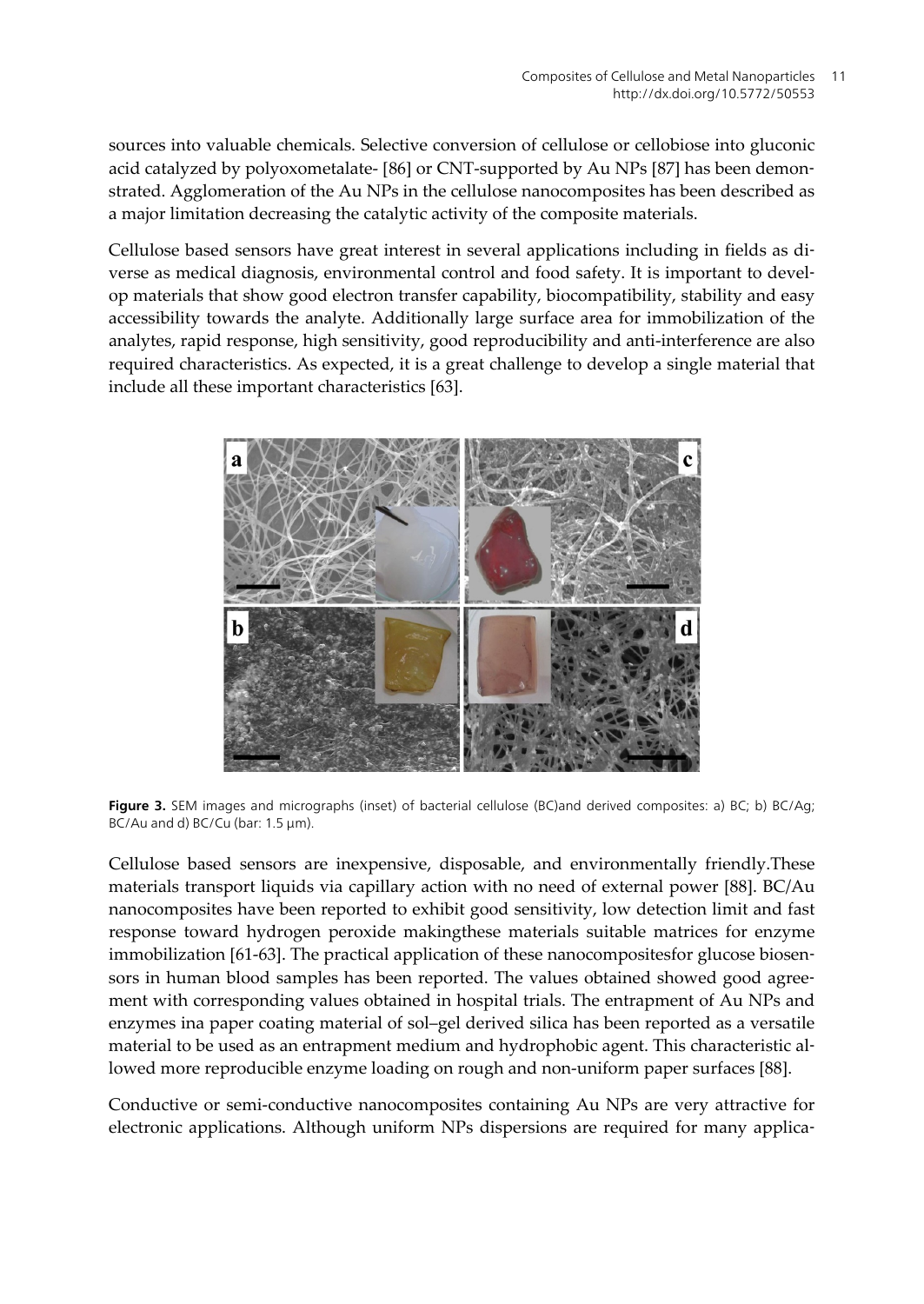tions, for some cases controlled aggregation isused as an advantage. Electrical conductive cellulose films containing Au NPs have been prepared by self-assembly showing electrically conducting above a gold loading of 20 wt %. [\[84](#page-22-0)] The mechanism of electronic conduction in Au NPs-cellulose films is strongly dependent on the resistivity of the film [\[89](#page-23-0)].

### *3.2.3. Copper*

Copper NPs were found to be good candidates as efficient catalysts in hydrogen production [[90\]](#page-23-0). An important use for Cu NPs include the fabrication of low electrical resistance materials due to their remarkable conductive properties [[91\]](#page-23-0). In addition Cu NPs and their oxides show broad spectrum biocide effects and the antimicrobial activity has been reported in studies of growth inhibition of bacteria, fungus, and algae [\[48](#page-19-0)].

Antimicrobial nanocoatings of Cu NPs on cellulose have been fabricated via electrostatic as‐ sembly [[48\]](#page-19-0). In this process,a chemical pre-treatment step was performed in order to impart surface charge on the cotton substrate that promoted binding of cupric ions, followed by chemical reduction to yield metal nanostructured coatings. The resulting composites showed high effectiveness killing to multi-drug resistant pathogen *A. baumannii*. Compared to the Ag analogous there was no particle leaching for the copper nanocomposites.

The use of microcrystalline cellulose as a porous natural material supporting copper ions has been demonstrated [[31,](#page-18-0) [42\]](#page-19-0). Reducing agent and respective amount have critical importance to achieve Cu NPs (or the metal oxides) with controlled particle size. Conversion of CuO into Cu using cellulose as a reducing agent under alkaline hydrothermal conditions was described as a green process for the production of Cu atpowerlow cost [\[32](#page-18-0)]. This process gives rise to the conversion of cellulose into value-added chemicals, such as lactic acid and acetic acid. The possibility of modifying the surface of cellulosic fibers and using chitosan has also been reported [\[41](#page-19-0)]. In this case, chitosan-attached cellulose fibers were used in the immobilization of Cu ions followed bya reduction step in the presence of borohydride to obtain Cu NPs. Unlike Au e Ag, non-coated Cu NPs oxidize extensively under ambient at‐ mosphere. Although this detrimental effect is limited by incorporating the Cu NPs in bacterial cellulose, stable Cu/cellulose composites have been prepared by using Cu nanowires as inorganic fillers [\[64](#page-21-0)]. These nanocomposites are attractive for the emerging technologies based on electronic paper.

#### *3.2.4. Platinum*

Platinum is an useful material for numerous industrial catalytic applications and several re‐ ports have described the synthesis of Pt NPs using a variety of methods [\[33](#page-18-0)]. This metal is also considered the best electrocatalyst for the four-electron reduction of oxygen to water in acidic environments as it provides the lowest overpotential and the highest stability [[65\]](#page-21-0). The preparation of Pt/cellulose nanocomposites generally involvesthe reduction of ionic Pt by addition of a reducing agent (NaBH $_{4}$ , HCHO, ...) in the presence of cellulose, which might actas a structural-directing agent [\[43](#page-19-0)].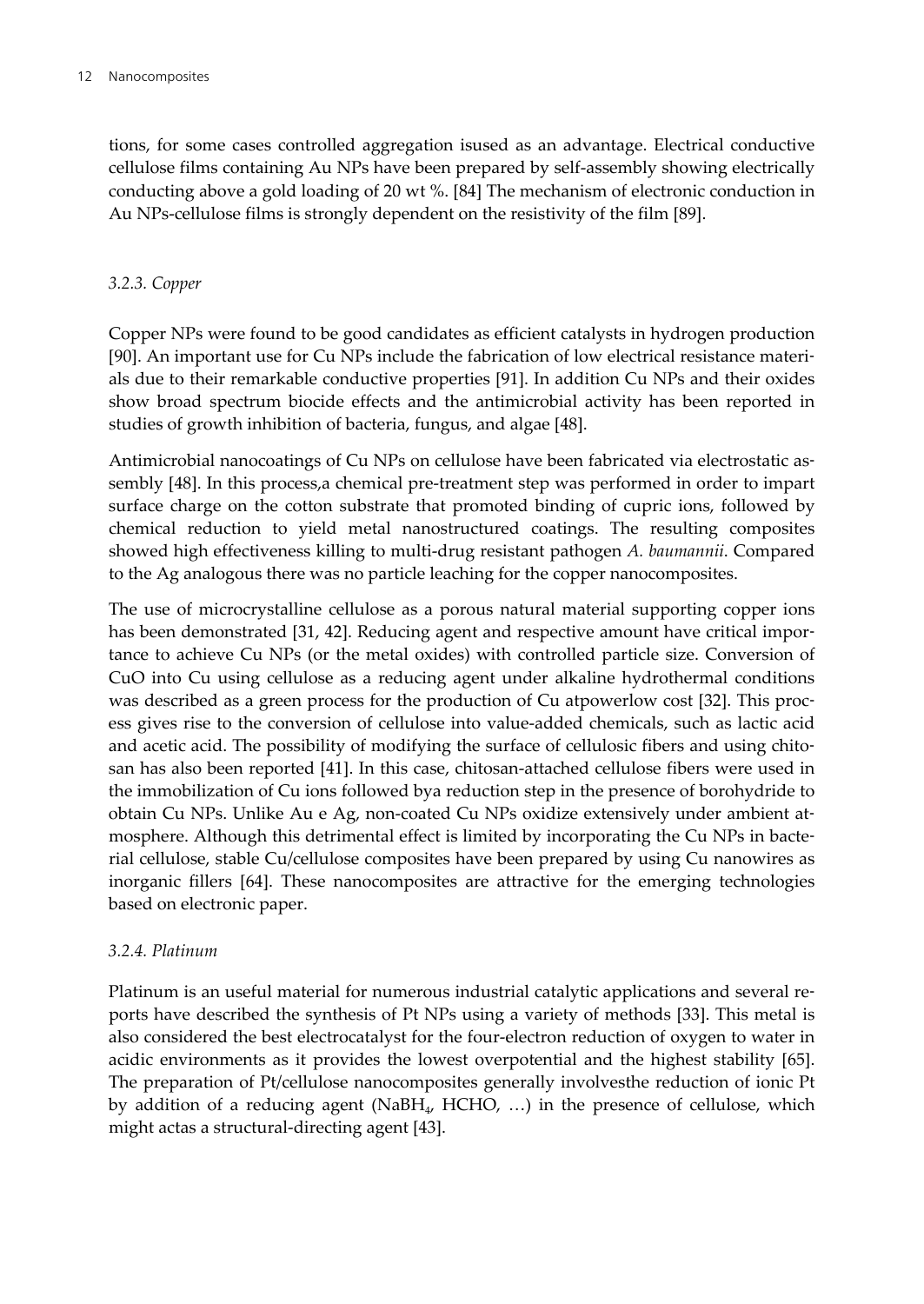Nanocomposites of Pt and amorphous carbon films were obtained by the catalyzed carboni‐ zation of cellulose fibers [\[44](#page-19-0)]. This type of NPs has been synthesized using  $NabH<sub>4</sub>$ as reducing agent in hydrothermal conditionsin the presence of nanoporouscellulose [[43\]](#page-19-0). The Pt NPs were well dispersed and stabilized in the cellulose network thus avoiding particle ag‐ gregation. Cationic cellulose bearing ammonium ions at the surface has also been used to produce this type of nanocomposites [[36\]](#page-19-0). In this method, the attachment of negatively charged Pt NPs onto cationic cellulose substrates was promoted via electrostatic interac‐ tions, which result into high surface coverage of the fibers.

Thermally stable proton-conducting membranes have been prepared bythe *insitu* deposition of Pt NPs on BC membranes, via liquid phase chemical deoxidization method in the pres‐ ence of the reducing agents  $\mathrm{NaBH_{4}}$  or HCHO. [\[65](#page-21-0)] The obtained black nanocomposite have been reported to display high electrocatalytic activity, with good prospects to be explored as membranes in fuel cell field [\[63](#page-21-0)]. However in case of Pt/cellulose nanocomposites, the reducing groups of cellulose are less effective in the reduction of metal precursors. A supercritical  $\rm CO_2/$  water system for reducing  $\rm H_2$ PtCl<sub>6</sub> precursor to PtNPs using suspended crystalline cellulose nanofibrils of cotton has been described [[33\]](#page-18-0). In this methodology VC was employe‐ din a direct reduction route to form cellulose/Pt nanocomposites using a renewable reducing agent. The same authors have reported the use of cellulose nanocrystals (large sur‐ face area per unit weight in relation to normal cellulose fibers) for the same purpose. In this alternative the reaction temperature can be lowered to achieve Pt NPs with an average di‐ ameter of approximately 2 nm and with narrow particle size distribution [\[34](#page-18-0)].

The incorporation of irregularly shaped Pt NPs dispersed in IL and cellulose acetate lead to a nanocomposite that exhibits synergistic effectsin the activity and durability enhancement of the catalyst. [[92\]](#page-23-0) The authors have suggested that the presence ofIL caused higher separa‐ tion of the cellulose macromolecules which result in a higher flexible and lower viscous material. The ensuing nanocomposites displayed higher catalytic activity and stability when compared to the PtNPs dispersed in the IL. Potential uses of cellulose/Pt nanocomposites in catalysis comprise thehydrogenation of cyclohexene [\[92](#page-23-0)] and hydrogen production [[93\]](#page-23-0).

## *3.2.5. Cobalt*

Co NPs in cellulose matrices has been a topic of interest due to the potential application as magnetic nanocomposites. However, due to easy oxidation their use has been associated to the formation of metal alloys such as FeCo, as will be described in section 3.2.6. The proper‐ ties of magnetic Co NPs are determined in large extent by surface atoms. In addition, crys‐ tallinity, size distribution, particles shape and neighboring particles, affect the response of the material when submitted to a magnetic field. Therefore the matrix in which the NPs are embedded, in this case cellulose, has strong influence on the magnetic properties of the NPs as well as the distance between them [[45\]](#page-19-0).

The structure and morphology of Co NPs synthesized in cellulose matrix andresulting mag‐ netic properties have been reported [[45\]](#page-19-0). The authors have used two distinct chemical routes to investigate the effect on the structural properties of the NPs. In the borohydride reduction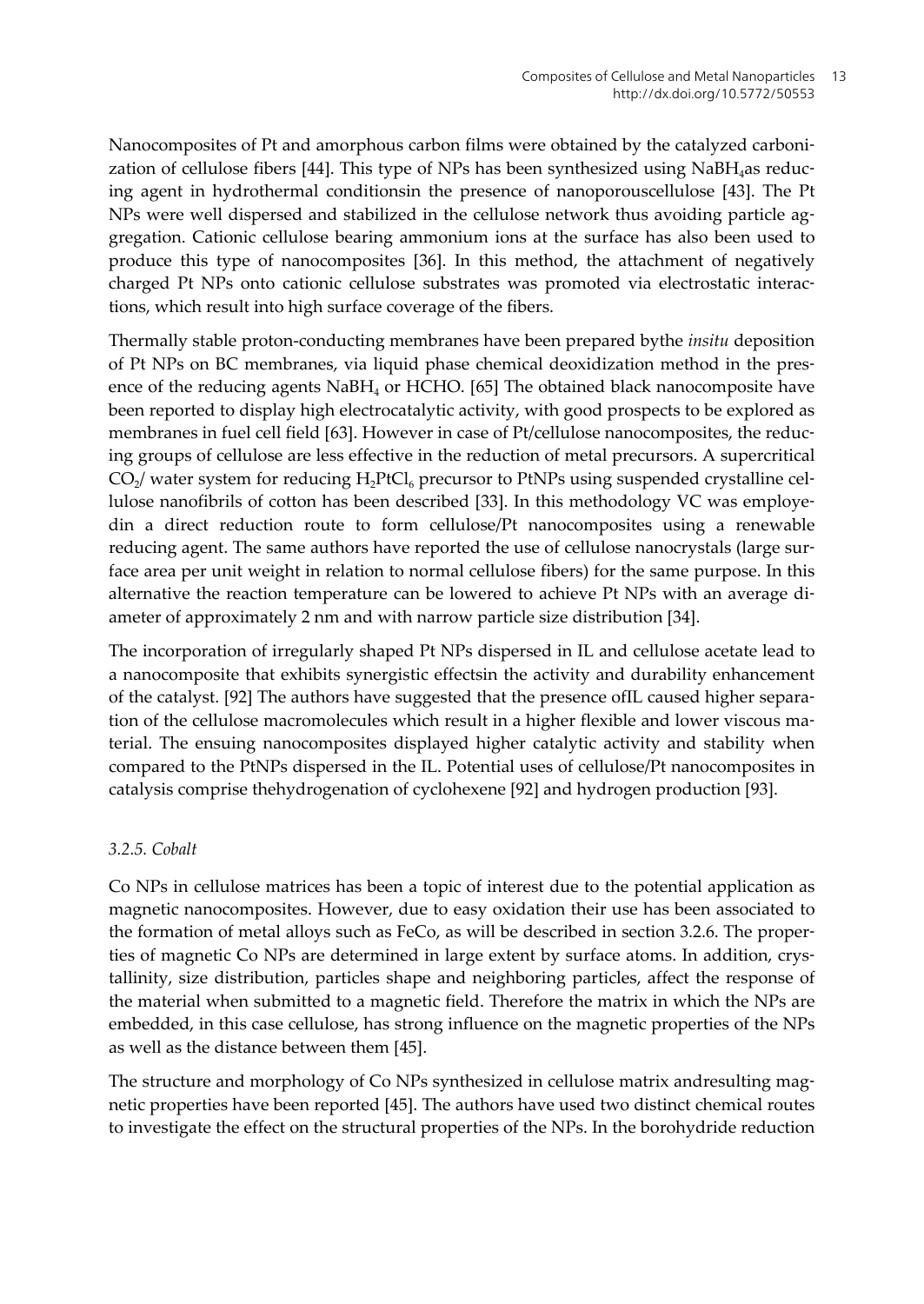amorphous Co–B or Co oxide composites were obtained in which a detrimental effect on themagnetic properties was observed as compared to bulk Co. In contrast, using a  $\text{NaH}_2\text{PO}_2$ reduction method, well-ordered ferromagnetic cobalt nanocrystals were obtained in which the magnetic properties of the samples resemble those of bulk cobalt.

#### *3.2.6. Metal alloys*

The properties of metallic systems can be significantly varied by blending the metal components into intermetallic compounds and alloys. The diversity of compositions, struc‐ tures, and properties of metallic alloys not only can originate new properties but might also improve certain properties of the metal components due tosynergistic effects [[94\]](#page-23-0). The association of metal alloys (typically bimetallic) to cellulose yields interesting materials with well-defined, controllable properties and structures on the nanometer scale coupled with easier processing capability of the matrix. Atubular FeCo bimetallic nanostructure was ob‐ tained by using a cellulose/cobalt hexacyanoferrate (Fe–CN–Co) composite material as pre‐ cursor[[95\]](#page-23-0). The metal was then deposited onto a cellulose template via  $\rm H_{2}$  gas-phase reduction that converted the precursor inFeCo bimetallic NPs. The FeCo NPs formed hol‐ low tubular structures that mimic the original precursor composite morphology via a template-direct assisted method.

Lightweight porous magnetic aerogels made of nanofibrils of VC and BC have been com‐ pressed into a stiff magnetic nanopaper [[66\]](#page-21-0). The thick cellulose fibrils act as templates for the growth of discrete ferromagnetic cobalt ferrite NPs forming a dry, lightweight, porous and flexible magnetic aerogel with potential application in microfluidics devices and as electronic actuators. PdCu/BC nanocomposites showing high catalytic activity have been ob‐ tained, in which thePdCu NPs were homogeneously and densely precipitated at the surface [[96\]](#page-23-0). Although the cost of these materials need to be considered, these compositesare of potential interest in water remediation processes because the PdCualloy is considered the best catalyst for the denitrification of polluted water.

#### **3.3. Multifunctional cellulose/metal nanocomposites**

The combination of cellulose with distinct metal NPs to design multifunctional nanocompo‐ sites is an interesting approach to extend the scope of these materials to several areas of applications. A fluorescent nanocomposite exhibiting antibacterial activity has been achieved through the functionalization of NFC with luminescent silver metal nanoclusters [\[68\]](#page-21-0). A novel type of supramolecular native cellulose nanofiber/nanocluster adduct was obtained by using poly(methacrylic acid) (PMMA) as the mediator between Ag nanocluster and cellulose. The PMMA not only stabilized the Agnanoclustersbut also allowed hydrogen bonding between theparticles and cellulose. Another example reports Au and Ag NPs as colorfast colorants in cellulose materials for textiles with antimicrobial and catalytic properties [\[29](#page-18-0)].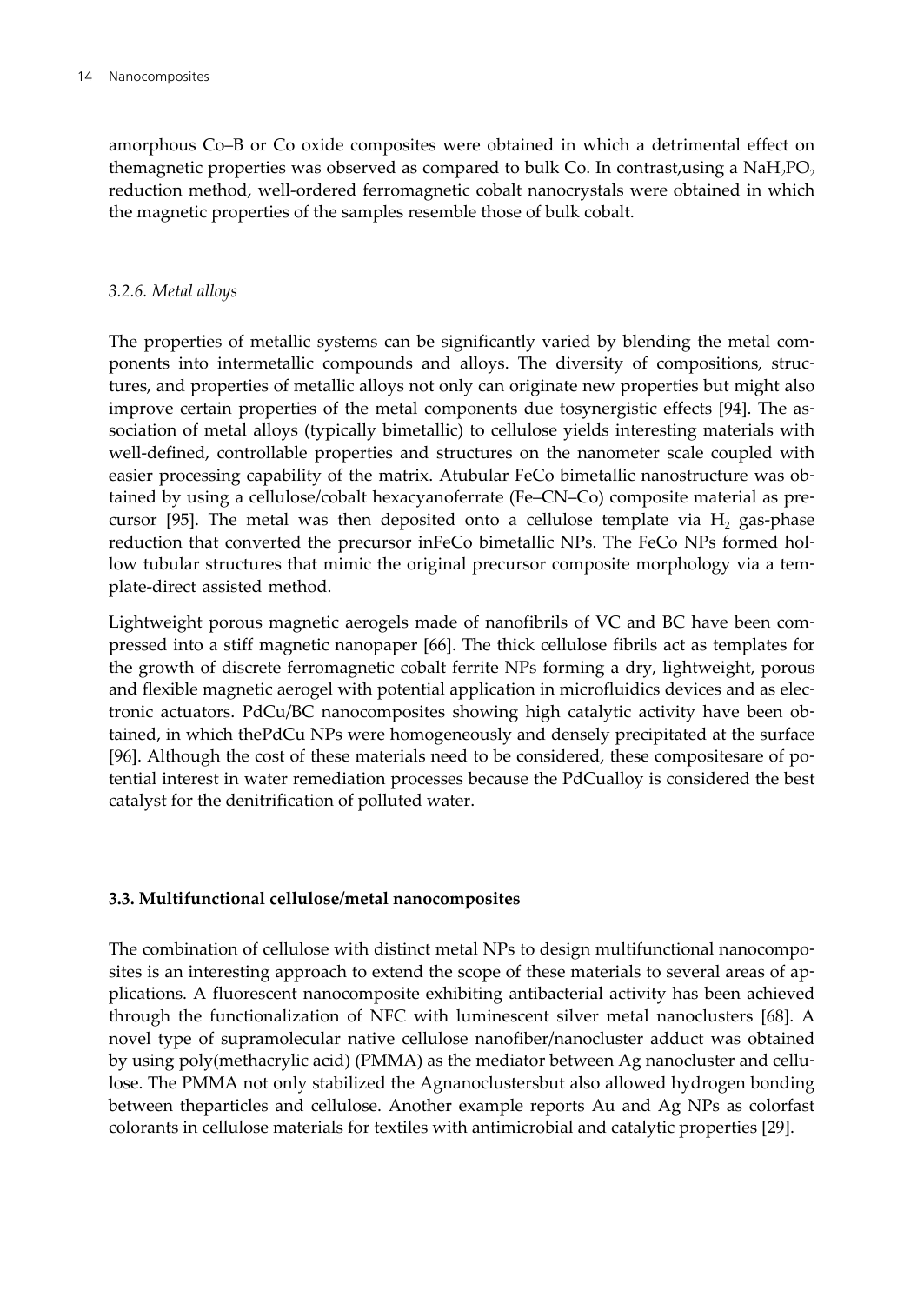Also the combination of metal NPs with metal oxides is an emerging strategy to produce a range of multifunctional cellulose nanocomposites. The linkage of Ag NPs on magnetite containing BC substrateshas been reported to produce magnetic and antimicrobial composites [\[97](#page-23-0)]. The possibility of bringing together diverse types of inorganics NPs and distinct cellulosematrices opens a new field for future applications, where the design of natural based multifunctional materials will be privileged.



**Figure 4.** Magnetic aerogels at different loadings of cobalt ferrite nanoparticles. SEM images of sample (a) 80 wt% of particles and sample (b) 95 wt% of particles (Scale bars, 4 µm). (c) HRTEM image of a single particle from sample (b) showing the lattice fringescorresponding to the {111} reflections of the spinel structure, and the corresponding dis‐ tance. The image was fast Fourier transform (FFT) filtered for clarity.(d) Magnetic hysteresis loops of cobalt-ferritebased aerogels. Inset: hysteresis loop of cobalt ferrite-based of sample (a) at  $T = 200$  °C. (Adapted by permission from Macmillan Publishers Ltd: Nature Nanotechnology([[66\]](#page-21-0)) (Copyright 2010).

# **4. Concluding remarks and future trends**

The combination of metal nanoparticles and distinct types of cellulose matrices takes benefit of the properties of both components and simultaneously might result in properties due to synergistic effects. Besides the nature of the components in the final nanocomposite, the performance of the final materialdependson the preparative methodologies employed in their production. This review has shown the relevance on the nanocomposite performance not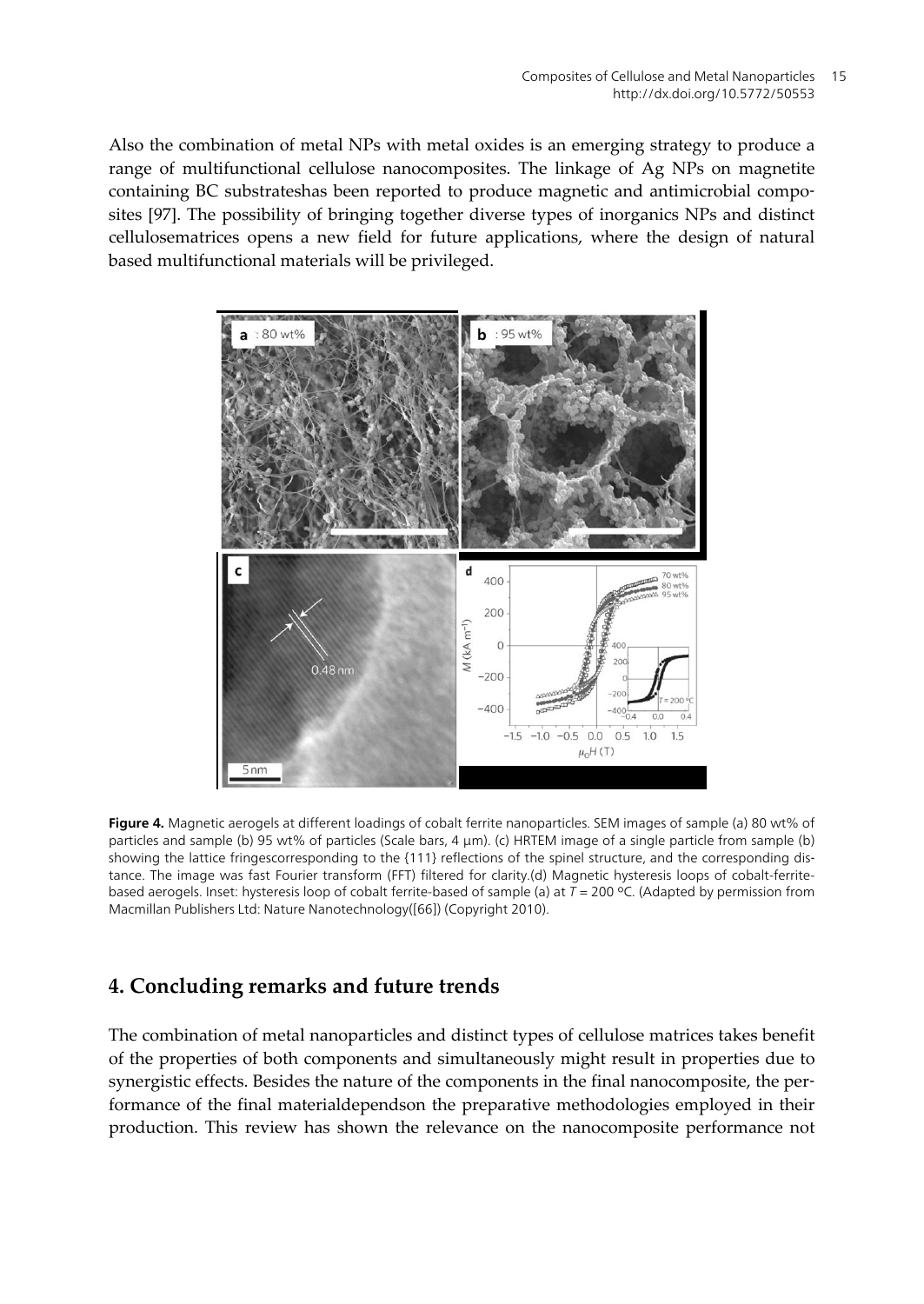only of the type of metal NPs used as fillers but also the origin of the cellulose matrix. In this context, methods that allow the chemical modification of both components, metal NPs and cellulose matrices, appear a very promising field of research to develop new functional ma‐ terials. The combination of diverse metal NPs incellulosic matricesis an important but less exploited strategy to prepare multifunctional composites. Fundamental studies concerning physico-chemical interactions that occur between the composite components have been scarce despite their obvious relevance in the optimization of the materials properties. Finally, the impact of these nanocomposites on health and environment is an issue in the agenda of the scientific community but whoseimportance will increase due to the commercialization of products based on these materials.

| ВC           | <b>Bacterial cellulose</b>                       |  |  |  |
|--------------|--------------------------------------------------|--|--|--|
| <b>CNT</b>   | Carbon nanotubes                                 |  |  |  |
| <b>DMAc</b>  | N,N-dimethylacetamide                            |  |  |  |
| DP           | Degree of polymerization                         |  |  |  |
| <b>EPTAC</b> | (2,3-epoxypropyl)trimethylammonium chloride      |  |  |  |
| FFT          | <b>Fast Fourier transform</b>                    |  |  |  |
| <b>HRTEM</b> | High resolution transmission electron microscopy |  |  |  |
| IL           | Ionic liquids                                    |  |  |  |
| <b>NFC</b>   | Nanofibrillated cellulose                        |  |  |  |
| <b>NPs</b>   | Nanoparticles                                    |  |  |  |
| PEI          | poly(ethyleneimine)                              |  |  |  |
| PMMA         | poly(methacrylic acid)                           |  |  |  |
| polyDADMAC   | poly(diallyldimethylammonium chloride)           |  |  |  |
| PSS          | poly(sodium 4-styrenesulfonate)                  |  |  |  |
| <b>PVP</b>   | polyvinylpyrrolidone                             |  |  |  |
| <b>SEM</b>   | Scanning electron microscopy                     |  |  |  |
| <b>SERS</b>  | Surface enhanced Raman scattering                |  |  |  |
| <b>TEA</b>   | Triethanolamine                                  |  |  |  |
| TEMPO        | 2,2,6,6-tetramethylpyperidine-1-oxy radical      |  |  |  |
| UV           | Ultraviolet                                      |  |  |  |
| VC           | Vegetable cellulose                              |  |  |  |

#### **5. List of abbreviations**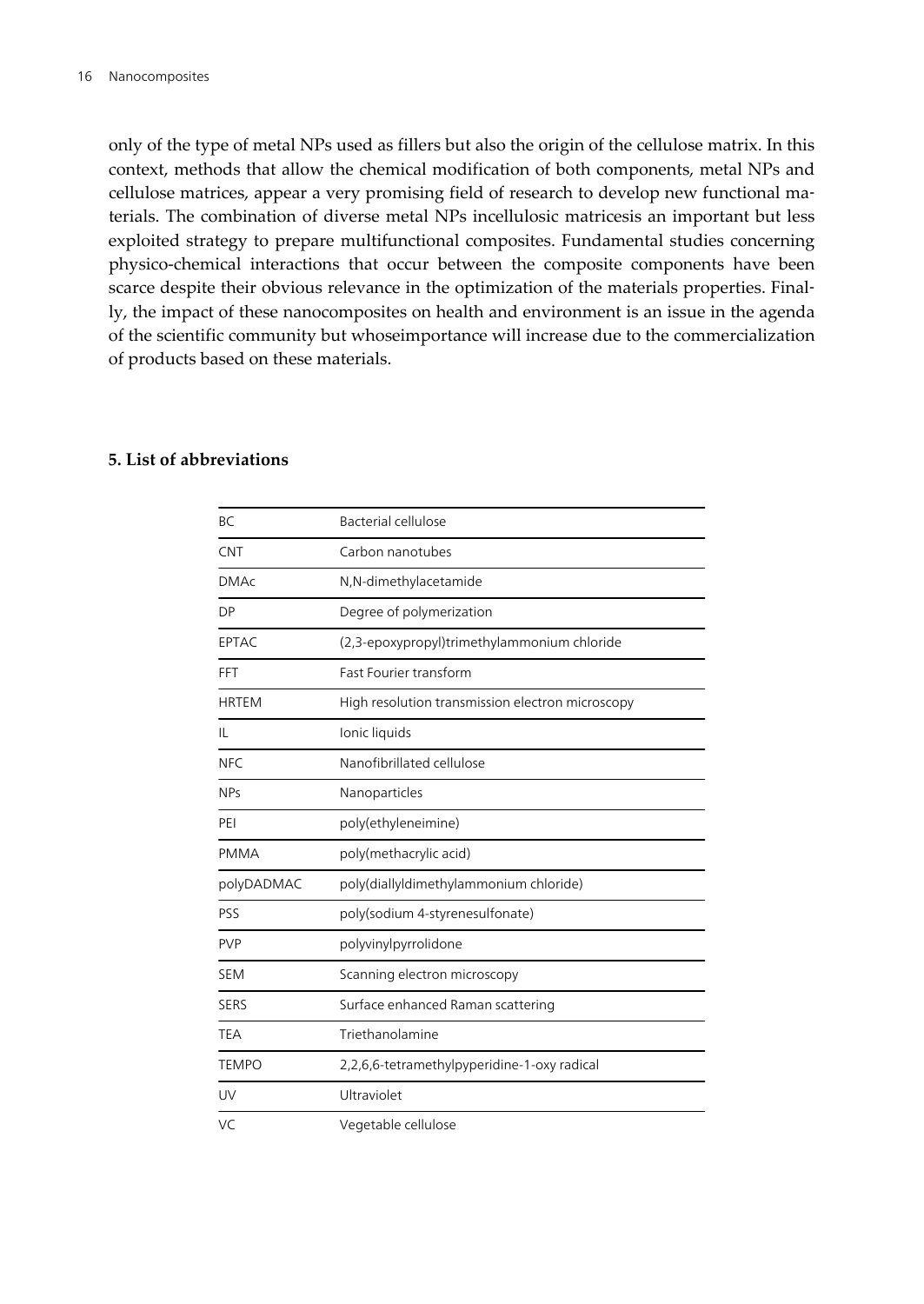# <span id="page-16-0"></span>**Acknowledgements**

R.J.B. Pinto and M.C. Neves thank Fundaçãopara a Ciência e Tecnologia(FCT) for the grantsSFRH/BD/45364/2008and SFRH/BPD/35046/2007, respectively. The authors acknowledge FCT (Pest-C/CTM/LA0011/2011), FSE and POPH for funding.

# **Author details**

Ricardo J. B. Pinto<sup>1\*</sup>, Márcia C. Neves<sup>1</sup>, Carlos Pascoal Neto<sup>1</sup> and Tito Trindade<sup>1</sup>

\*Address all correspondence to: r.pinto@ua.pt

1 Department of Chemistry and CICECO, University of Aveiro, Portugal

# **References**

- [1] Sanchez, C., Rozes, L., Ribot, F., Laberty-Robert, C., Grosso, D., Sassoye, C., Boissiere, C.,  $\&$  Nicole, L. (2010). Chimie douce: A land of opportunities for the designed construction of functional inorganic and hybrid organic-inorganic nanomaterials. *C. R. Chim.*, 1, 3 -39 .
- [2] Manorama, S. V., Basak, P., & Singh, S. (2011). Anti-Microbial Polymer Nanocomposites. In Trindade T. & Daniel-da-Silva A. L. (Eds.) Nanocomposite Particles for Bio-Applications. Singapura Pan Stanford Publishing , 249-264.
- [3] Belgacem, M. N., & Gandini, A. (2008). Monomers Polymers and Composites from Renewable Resources. Amesterdam:Elsevier
- [4] Goncalves, G., Marques, P. A. A. P., Pinto, R. J. B., Trindade, T., & Pascoal, Neto. C. (2009). Surface modification of cellulosic fibres for multi-purpose TiO(2) based nano‐ composites. *Compos. Sci. Technol.*, 69(7-8), 1051 -1056 .
- [5] Martins, N. C. T., Freire, C. S. R., Pinto, R. J. B., Fernandes, S. C. M., Neto, C. P., Sil‐ vestre, A. J. D., Causio, J., Baldi, G., Sadocco, P., & Trindade, T. (2012). Electrostatic assembly of Ag nanoparticles onto nanofibrillated cellulose for antibacterial paper products. Submitted.
- [6] Shen, J., Song, Z., Qian, X., & Ni, Y. (2011). A Review on Use of Fillers in Cellulosic Paper for Functional Applications. *Ind. Eng. Chem. Res*, 50(2), 661-666.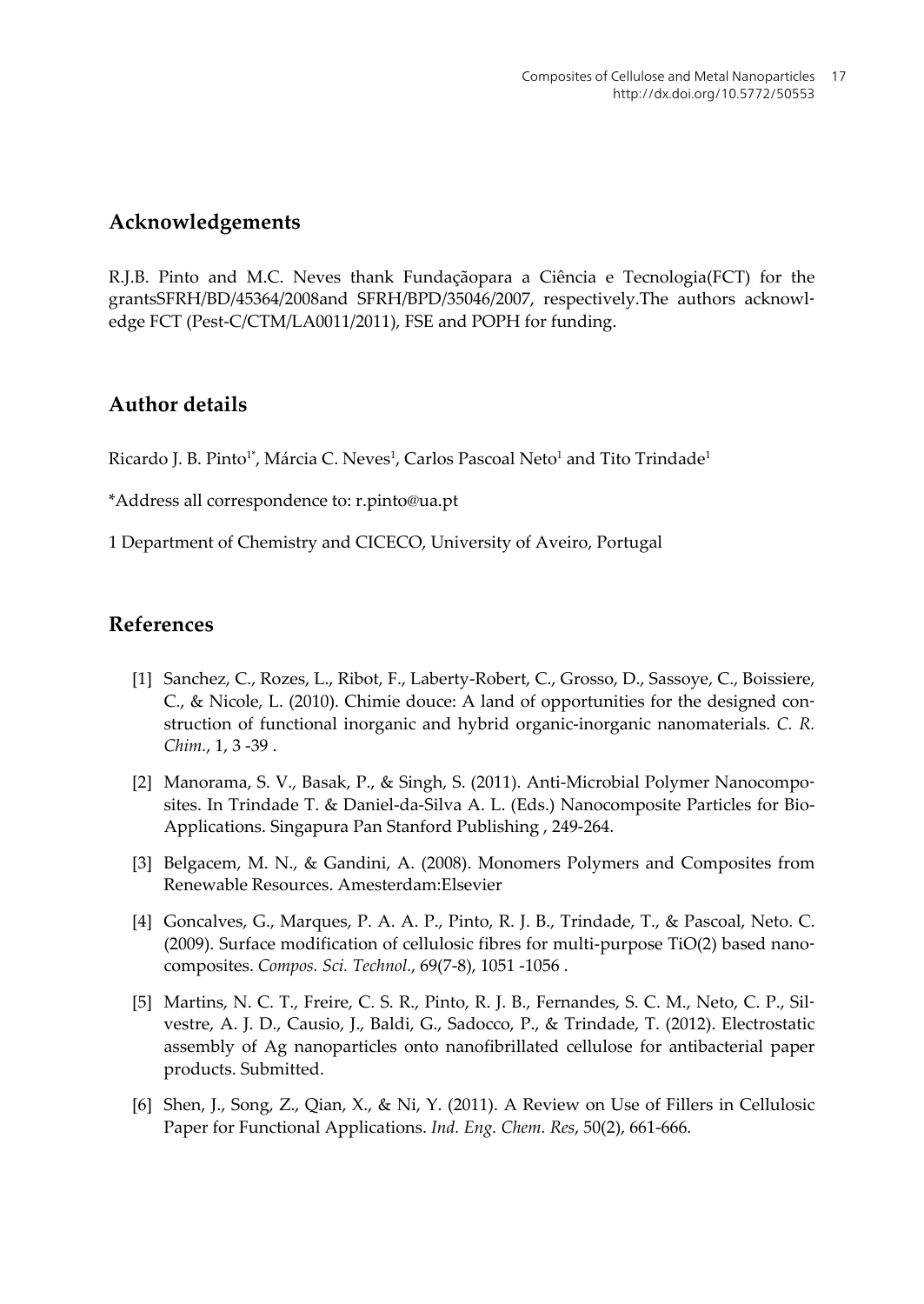- <span id="page-17-0"></span>[7] Kim, J., Yun, S., & Ounaies, Z. (2006). Discovery of cellulose as a smart material. *Mac‐ romolecules*, 39(12), 4202-4206.
- [8] Klemm, D., Heublein, B., Fink, H. P., & Bohn, A. (2005). Cellulose: Fascinating biopolymer and sustainable raw material. *Angew. Chem.-Int. Edit.*, 44(22), 3358-3393.
- [9] Roberts, J. C. (1996). Paper Chemistry. Glasgow: Blackieeditor.
- [10] Sjöström, E. (1993). *WOOD CHEMISTRY Fundamentals and Applications.*, London, Academic Press.
- [11] Klemm, D., Schumann, D., Kramer, F., Hessler, N., Hornung, M., Schmauder, H. P., & Marsch, S. (2006). Nanocelluloses as innovative polymers in research and applica‐ tion. In Klemm D. (ed.) Polysaccharides II , 205, 49-96.
- [12] Czaja, W., Krystynowicz, A., Bielecki, S., & Brown, R. M. (2006). Microbial cellulosethe natural power to heal wounds. *Biomaterials*, 27(2), 145-151.
- [13] Trovatti, E., Serafim, L. S., Freire, C. S. R., Silvestre, A. J. D., & Neto, C. P. (2011). Gluconacetobacter sacchari: An efficient bacterial cellulose cell-factory. *Carbohydr. Polym*, 86(3), 1417-1420.
- [14] Iguchi, M., Yamanaka, S., & Budhiono, A. (2000). Bacterial cellulose- a masterpiece of nature's arts. *J. Mater. Sci.*, 35261-270.
- [15] Klemm, D., Schumann, D., Udhardt, U., & Marsch, S. (2001). Bacterial synthesized cellulose- artificial blood vessels for microsurgery. *Prog. Polym. Sci.*, 26(9), 1561-1603.
- [16] Martins, N. C. T., Freire, C., Pinto, R. J. B., Fernandes, S., Pascoal, Neto. C., Silvestre, A., Causio, J., Baldi, G., Sadocco, P., & Trindade, T. (2012). Electrostatic assembly of silver nanoparticles onto nanofibrillated cellulose for the development of antibacterial paper products. *Cellulose*, DOI: 10.1007/s10570-10012-19713-10575.
- [17] Klemm, D., Kramer, F., Moritz, S., Lindstrom, T., Ankerfors, M., Gray, D., & Dorris, A. (2011). Nanocelluloses: A New Family of Nature-Based Materials. *Angew. Chem.- Int. Edit.*, 50(24), 5438-5466.
- [18] Belgacem, M. N., & Gandini, A. (2011). Production, Chemistry and Properties of Cel‐ lulose-Based Materials. In Plackett D. (ed.) Biopolymers- New Materials for Sustaina‐ ble Films and Coatings John Wiley & Sons, Ltd , 151-178.
- [19] Balazs, A. C., Emrick, T., & Russell, T. P. (2006). Nanoparticle polymer composites: Where two small worlds meet. *Science*, 314(5802), 1107-1110.
- [20] Dankovich, T. A., & Gray, D. G. (2011). Bactericidal Paper Impregnated with Silver Nanoparticles for Point-of-Use Water Treatment. *Environ. Sci. Technol.*, 45(5), 1992-1998.
- [21] Wu, D., & Fang, Y. (2003). The adsorption behavior of p-hydroxybenzoic acid on a silver-coated filter paper by surface enhanced Raman scattering. *J. Colloid Interface Sci.*, 265(2), 234-238.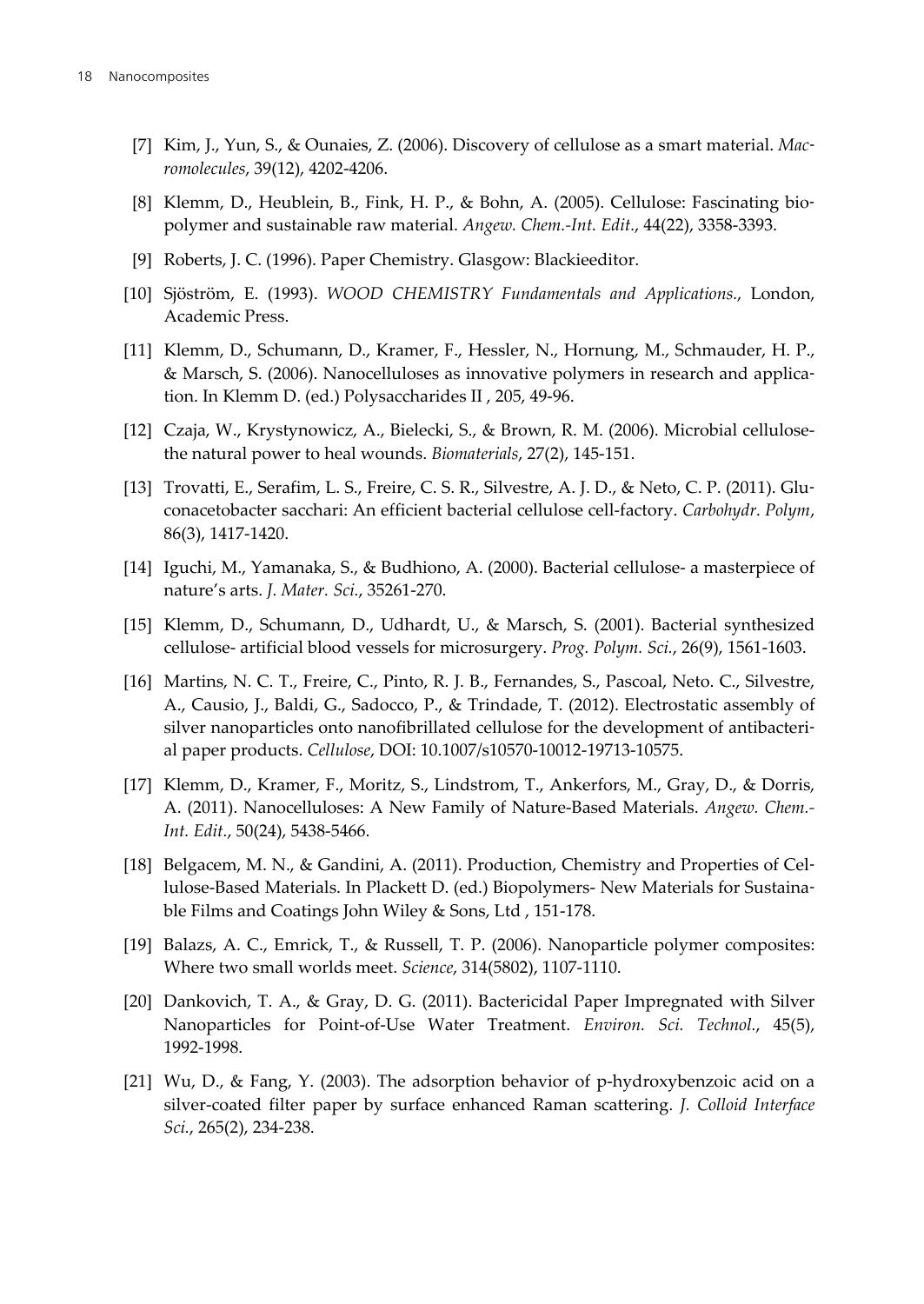- <span id="page-18-0"></span>[22] Ma, W., & Fang, Y. (2006). Experimental (SERS) and theoretical (DFT) studies on the adsorption of p-, m-, and o-nitroaniline on gold nanoparticles. *J. Colloid Interface Sci.*, 303(1), 1-8.
- [23] Ngo, Y. H., Li, D., Simon, G. P., & Gamier, G. (2011). Paper surfaces functionalized by nanoparticles. *Adv. Colloid Interface Sci.*, 163(1), 23-38.
- [24] Jiang, T., Liu, L., & Yao, J. (2011). In situ Deposition of Silver Nanoparticles on the Cotton Fabrics. *Fiber. Polym.*, 12(5), 620-625.
- [25] El -Shishtawy, R. M., Asiri, A. M., Abdelwahed, N. A. M., & Al-Otaibi, M. M. (2011). In situ production of silver nanoparticle on cotton fabric and its antimicrobial evalua‐ tion. *Cellulose*, 18(1), 75-82.
- [26] Montazer, M., Alimohammadi, F., Shamei, A., & Rahimi, M. K. (2012). In situ synthe‐ sis of nano silver on cotton using Tollens' reagent. *Carbohydr. Polym.*, 87(2), 1706-1712.
- [27] He, J. H., Kunitake, T., & Nakao, A. (2003). Facile in situ synthesis of noble metal nanoparticles in porous cellulose fibers. *Chem. Mater.*, 15(23), 4401-4406.
- [28] Pinto, R. J. B., Marques, P. A. A. P., Pascoal, Neto. C., Trindade, T., Daina, S., & Sado‐ cco, P. (2009). Antibacterial activity of nanocomposites of silver and bacterial or vegetable cellulosic fibers. *Acta Biomater.*, 5(6), 2279-2289.
- [29] Johnston, J. H., & Nilsson, T. (2012). Nanogold and nanosilver composites with lig‐ nin-containing cellulose fibres. *J. Mater. Sci.*, 47(3), 1103-1112.
- [30] Li, Z., Friedrich, A., & Taubert, A. (2008). Gold microcrystal synthesis via reduction of HAuCl4 by cellulose in the ionic liquid 1-butyl-3-methyl imidazolium chloride. *J. Mater. Chem.*, 18(9), 1008-1014.
- [31] Vainio, U., Pirkkalainen, K., Kisko, K., Goerigk, G., Kotelnikova, N. E., & Serimaa, R. (2007). Copper and copper oxide nanoparticles in a cellulose support studied using anomalous small-angle X-ray scattering. *Eur. Phys. J. D*, 42(1), 93-101.
- [32] Li, Q., Yao, G., Zeng, X., Jing, Z., Huo, Z., & Jin, F. (2012). Facile and Green Produc‐ tion of Cu from CuO Using Cellulose under Hydrothermal Conditions. *Ind. Eng. Chem. Res.*, 51(7), 3129-3136.
- [33] Benaissi, K., Johnson, L., Walsh, D. A., & Thielemans, W. (2010). Synthesis of platinum nanoparticles using cellulosic reducing agents. *Green Chem.*, 12(2), 220-222.
- [34] Johnson, L., Thielemans, W., & Walsh, D. A. (2011). Synthesis of carbon-supported Pt nanoparticle electrocatalysts using nanocrystalline cellulose as reducing agent. *Green Chem.*, 13(7), 1686-1693.
- [35] Tankhiwale, R., & Bajpai, S. K. (2009). Graft copolymerization onto cellulose-based filter paper and its further development as silver nanoparticles loaded antibacterial food-packaging material. *Colloid Surf. B-Biointerfaces*, 69(2), 164-168.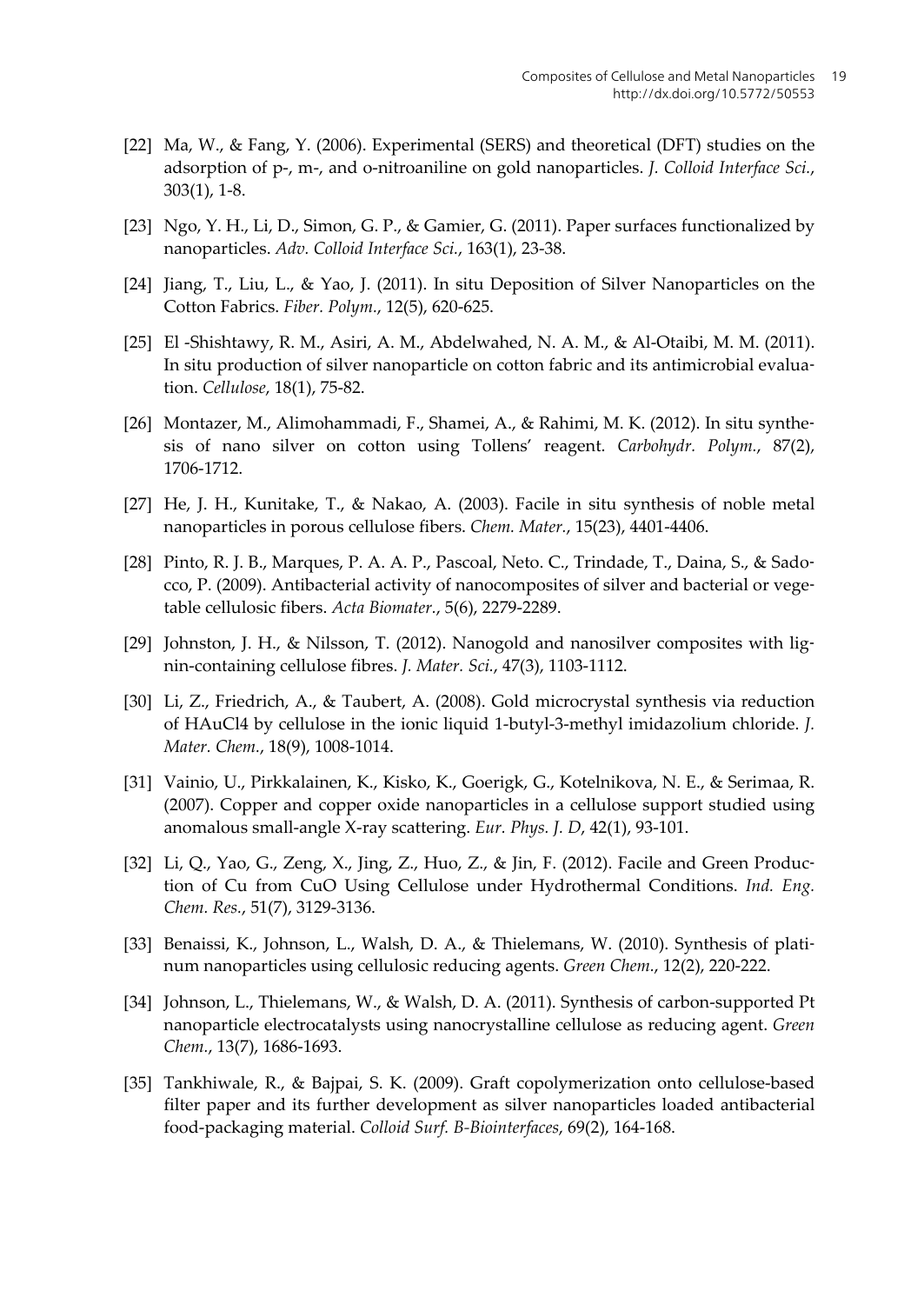- <span id="page-19-0"></span>[36] Dong, H., & Hinestroza, J. P. (2009). Metal Nanoparticles on Natural Cellulose Fibers: Electrostatic Assembly and In Situ Synthesis. *ACS Appl. Mater. Interfaces*, 1(4), 797-803.
- [37] Marques, P. A. A. P., Nogueira, H. I. S., Pinto, R. J. B., Neto, C. P., & Trindade, T. (2008). Silver-bacterial cellulosic sponges as active SERS substrates. *J. Raman Spec‐ trosc.*, 39(4), 439-443.
- [38] Sharifi, N., Tajabadi, F., & Taghavinia, N. (2010). Nanostructured silver fibers: Facile synthesis based on natural cellulose and application to graphite composite electrode for oxygen reduction. *Int. J. Hydrogen Energy*, 35(8), 3258-3262.
- [39] Pinto, R. J. B., Marques, P. A. A. P., Martins, M. A., Neto, C. P., & Trindade, T. (2007). Electrostatic assembly and growth of gold nanoparticles in cellulosic fibres. *J. Colloid Interface Sci.*, 312(2), 506-512.
- [40] Ishida, T., Watanabe, H., Bebeko, T., Akita, T., & Haruta, M. (2010). Aerobic oxida‐ tion of glucose over gold nanoparticles deposited on cellulose. *Appl. Catal. A-Gen.*, 377(1-2), 42 -46 .
- [41] Mary, G., Bajpai, S. K., & Chand, N. (2009). Copper (II) Ions and Copper Nanoparti‐ cles-Loaded Chemically Modified Cotton Cellulose Fibers with Fair Antibacterial Properties. *J. Appl. Polym. Sci.*, 113(2), 757-766.
- [42] Kotelnikova, N., Vainio, U., Pirkkatainen, K., & Serimaa, R. (2007). Novel approaches to metallization of cellulose by reduction of cellulose-incorporated copper and nickel ions. *Macromol. Symp.*, 25474-79.
- [43] Cai, J., Kimura, S., Wada, M., & Kuga, S. (2009). Nanoporous Cellulose as Metal Nanoparticles Support. *Biomacromolecules*, 10(1), 87-94.
- [44] He, J. H., Kunitake, T., & Nakao, A. (2004). Facile fabrication of composites of plati‐ num nanoparticles and amorphous carbon films by catalyzed carbonization of cellulose fibers. *Chem. Commun* [4], 410 -411 .
- [45] Pirkkalainen, K., Leppanen, K., Vainio, U., Webb, M. A., Elbra, T., Kohout, T., Nyka‐ nen, A., Ruokolainen, J., Kotelnikova, N., & Serimaa, R. (2008). Nanocomposites of magnetic cobalt nanoparticles and cellulose. *Eur. Phys. J. D*, 49(3), 333-342.
- [46] Omrani, A. A., & Taghavinia, N. (2012). Photo-induced growth of silver nanoparticles using UV sensitivity of cellulose fibers. *Appl. Surf. Sci.*, 258(7), 2373-2377.
- [47] Son, W. K., Youk, J. H., & Park, W. H. (2006). Antimicrobial cellulose acetate nanofib‐ ers containing silver nanoparticles. *Carbohydr. Polym.*, 65(4), 430-434.
- [48] Cady, N. C., Behnke, J. L., & Strickland, A. D. (2011). Copper-Based Nanostructured Coatings on Natural Cellulose: Nanocomposites Exhibiting Rapid and Efficient In‐ hibition of a Multi-Drug Resistant Wound Pathogen, A. baumannii, and Mammalian Cell Biocompatibility In Vitro. *Adv. Funct. Mater.*, 21(13), 2506-2514.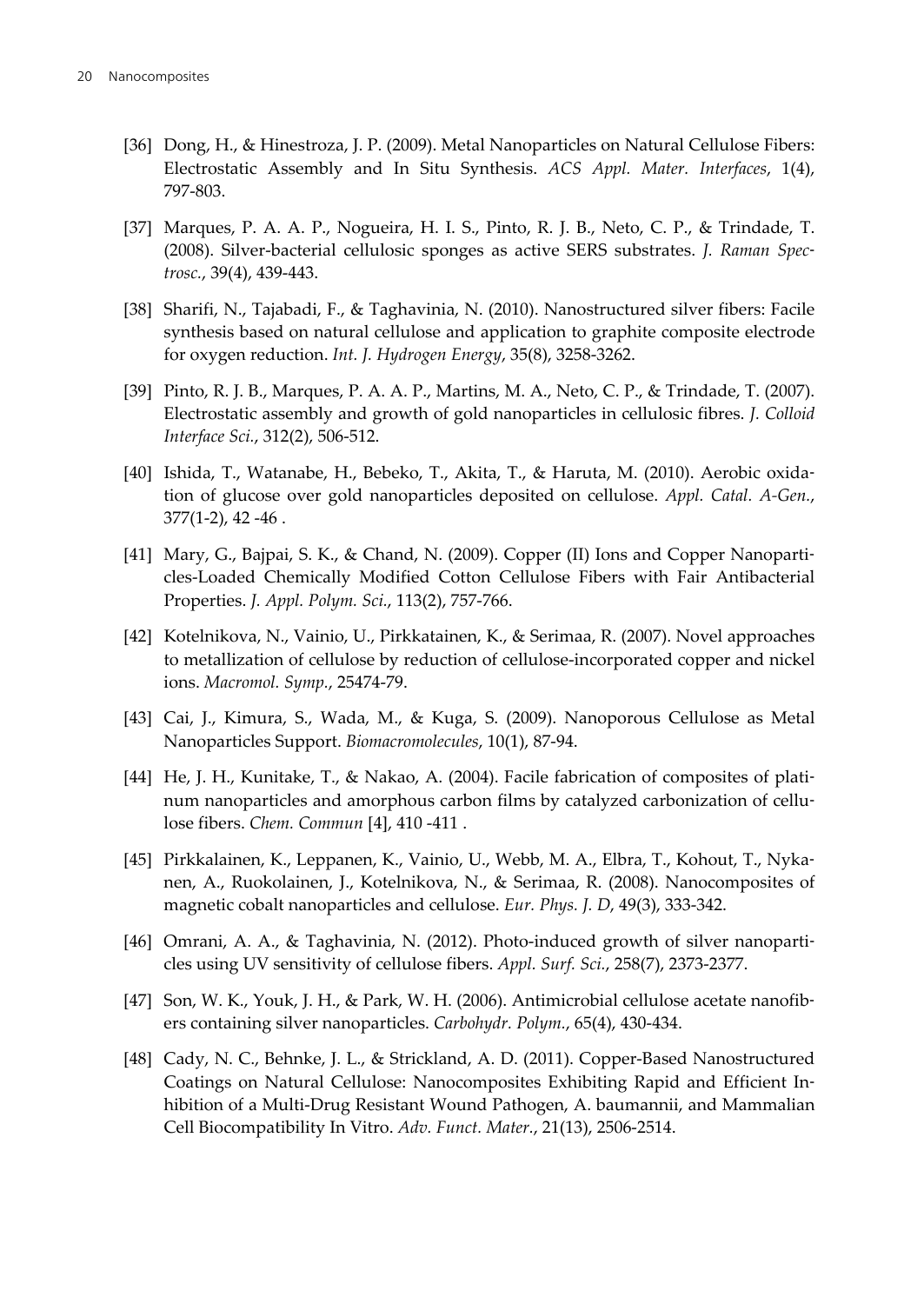- <span id="page-20-0"></span>[49] Li, S. M., Jia, N., Zhu, J. F., Ma, M. G., Xu, F., Wang, B., & Sun, R. C. (2011). Rapid microwave-assisted preparation and characterization of cellulose-silver nanocompo‐ sites. *Carbohydr. Polym.*, 83(2), 422-429.
- [50] Li, S. M., Jia, N., Ma, M. G., Zhang, Z., Liu, Q. H., & Sun, R. C. (2011). Cellulose-silver nanocomposites: Microwave-assisted synthesis, characterization, their thermal stabil‐ ity, and antimicrobial property. *Carbohydr. Polym.*, 86(2), 441-447.
- [51] Silva, A. R., & Unali, G. (2011). Controlled silver delivery by silver-cellulose nano‐ composites prepared by a one-pot green synthesis assisted by microwaves. *Nanotech‐ nology*, 22(31), 315605.
- [52] Boufi, S., Ferraria, A. M., Botelho, doRego. A. M., Battaglini, N., Herbst, F., & Vilar, M. R. (2011). Surface functionalisation of cellulose with noble metals nanoparticles through a selective nucleation. *Carbohydr. Polym.*, 86(4), 1586-1594.
- [53] Yokota, S., Kitaoka, T., Opietnik, M., Rosenau, T., & Wariishi, H. (2008). Synthesis of Gold Nanoparticles for In Situ Conjugation with Structural Carbohydrates. *Angew. Chem.-Int. Edit.*, 47(51), 9866-9869.
- [54] Gruber, S., Taylor, R. N. K., Scheel, H., Greil, P., & Zollfrank, C. (2011). Cellulose-bio‐ templated silica nanowires coated with a dense gold nanoparticle layer. *Mater. Chem. Phys.*, 129(1-2), 19 -22 .
- [55] Yang, G., Xie, J., Deng, Y., Bian, Y., & Hong, F. (2012). Hydrothermal synthesis of bacterial cellulose/AgNPs composite: A "green" route for antibacterial application. *Carbohydr. Polym.*, 87(4), 2482-2487.
- [56] Yang, G., Xie, J., Hong, F., Cao, Z., & Yang, X. (2012). Antimicrobial activity of silver nanoparticle impregnated bacterial cellulose membrane: Effect of fermentation carbon sources of bacterial cellulose. *Carbohydr. Polym.*, 87(1), 839-845.
- [57] Maneerung, T., Tokura, S., & Rujiravanit, R. (2008). Impregnation of silver nanoparti‐ cles into bacterial cellulose for antimicrobial wound dressing. *Carbohydr. Polym.*, 72(1), 43-51.
- [58] de Santa, Maria. L. C., Santos, A. L. C., Oliveira, P. C., Barud, H. S., Messaddeq, Y., & Ribeiro, S. J. L. (2009). Synthesis and characterization of silver nanoparticles impreg‐ nated into bacterial cellulose. *Mater. Lett.*, 63(9-10), 797-799.
- [59] Barud, H. S., Barrios, C., Regiani, T., Marques, R. F. C., Verelst, M., Dexpert-Ghys, J., Messaddeq, Y., & Ribeiro, S. J. L. (2008). Self-supported silver nanoparticles contain‐ ing bacterial cellulose membranes. *Mater. Sci. Eng. C-Mater. Biol. Appl.*, 28(4), 515-518.
- [60] Jung, R., Kim, Y., Kim, H. S., & Jin, H. J. (2009). Antimicrobial Properties of Hydrated Cellulose Membranes With Silver Nanoparticles. *J. Biomater. Sci.-Polym. Ed.*, 20(3), 311-324.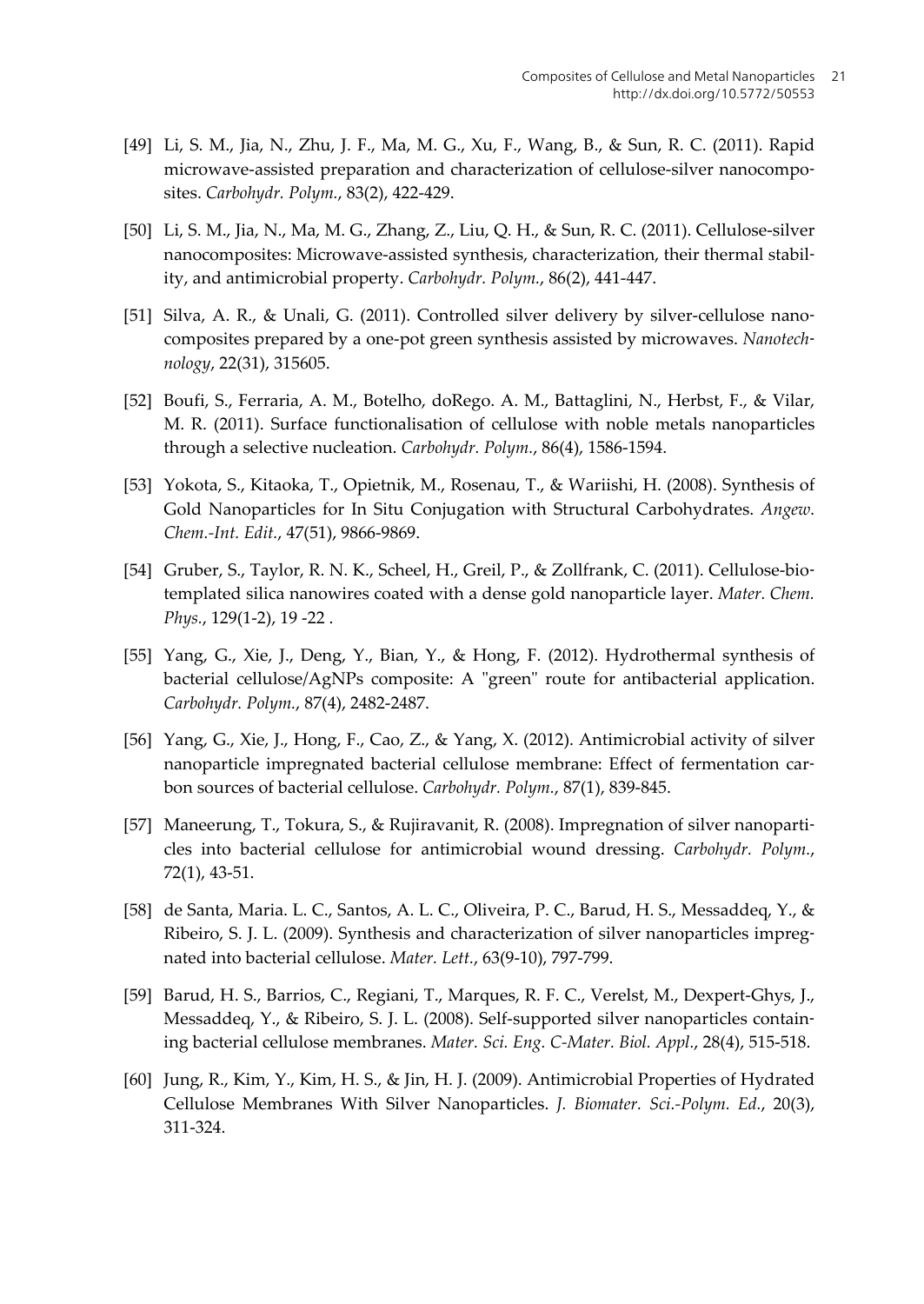- <span id="page-21-0"></span>[61] Zhang, T., Wang, W., Zhang, D., Zhang, X., Ma, Y., Zhou, Y., & Qi, L. (2010). Biotem‐ plated Synthesis of Gold Nanoparticle-Bacteria Cellulose Nanofiber Nanocomposites and Their Application in Biosensing. *Adv. Funct. Mater.*, 20(7), 1152-1160.
- [62] Wang, W., Zhang, T. J., Zhang, D. W., Li, H. Y., Ma, Y. R., Qi, L. M., Zhou, Y. L., & Zhang, X. X. (2011). Amperometric hydrogen peroxide biosensor based on the immobilization of heme proteins on gold nanoparticles-bacteria cellulose nanofibers nanocomposite. *Talanta*, 84(1), 71-77.
- [63] Wang, W., Li, H. Y., Zhang, D. W., Jiang, J., Cui, Y. R., Qiu, S., Zhou, Y. L., & Zhang, X. X. (2010). Fabrication of Bienzymatic Glucose Biosensor Based on Novel Gold Nanoparticles-Bacteria Cellulose Nanofibers Nanocomposite. *Electroanalysis*, 22(21), 2543-2550.
- [64] Pinto, R. J. B., Neves, M. C., Pascoal, Neto. C., & Trindade, T. (2012). Growth and chemical stability of copper nanostructures on cellulosic fibers ACS . Appl. Mater. In‐ terfaces. Submitted.
- [65] Yang, J., Sun, D., Li, J., Yang, X., Yu, J., Hao, Q., Liu, W., Liu, J., Zou, Z., & Gu, J. (2009). In situ deposition of platinum nanoparticles on bacterial cellulose membranes and evaluation of PEM fuel cell performance. *Electrochim. Acta*, 54(26), 6300-6305.
- [66] Olsson, R. T., Samir, M. A. S. A., Salazar-Alvarez, G., Belova, L., Strom, V., Berglund, L. A., Ikkala, O., Nogues, J., & Gedde, U. W. (2010). Making flexible magnetic aero‐ gels and stiff magnetic nanopaper using cellulose nanofibrils as templates. *Nat. Nano‐ technol.*, 5(8), 584-588.
- [67] Ifuku, S., Tsuji, M., Morimoto, M., Saimoto, H., & Yano, H. (2009). Synthesis of Silver Nanoparticles Templated by TEMPO-Mediated Oxidized Bacterial Cellulose Nano‐ fibers. *Biomacromolecules*, 10(9), 2714-2717.
- [68] Diez, I., Eronen, P., Osterberg, M., Linder, M. B., Ikkala, O., & Ras, R. H. A. (2011). Functionalization of Nanofibrillated Cellulose with Silver Nanoclusters: Fluorescence and Antibacterial Activity. *Macromol. Biosci.*, 11(9), 1185-1191.
- [69] Dallas, P., Sharma, V. K., & Zboril, R. (2011). Silver polymeric nanocomposites as ad‐ vanced antimicrobial agents: Classification, synthetic paths, applications, and per‐ spectives. *Adv. Colloid Interface Sci.*, 166(1-2), 119 -135 .
- [70] Hubsch, E., Ball, V., Senger, B., Decher, G., Voegel, J. C., & Schaaf, P. (2004). Control‐ ling the growth regime of polyelectrolyte multilayer films: Changing from exponen‐ tial to linear growth by adjusting the composition of polyelectrolyte mixtures. *Langmuir*, 20(5), 1980-1985.
- [71] Roberts, J. C. (1996). Paper Chemistry. Glasgow, Blackie.
- [72] Ribitsch, V., Stana-Kleinschek, K., & Jeler, S. (1996). The influence of classical and enzymatic treatment on the surface charge of cellulose fibres. *Colloid Polym. Sci.*, 274(4), 388-394.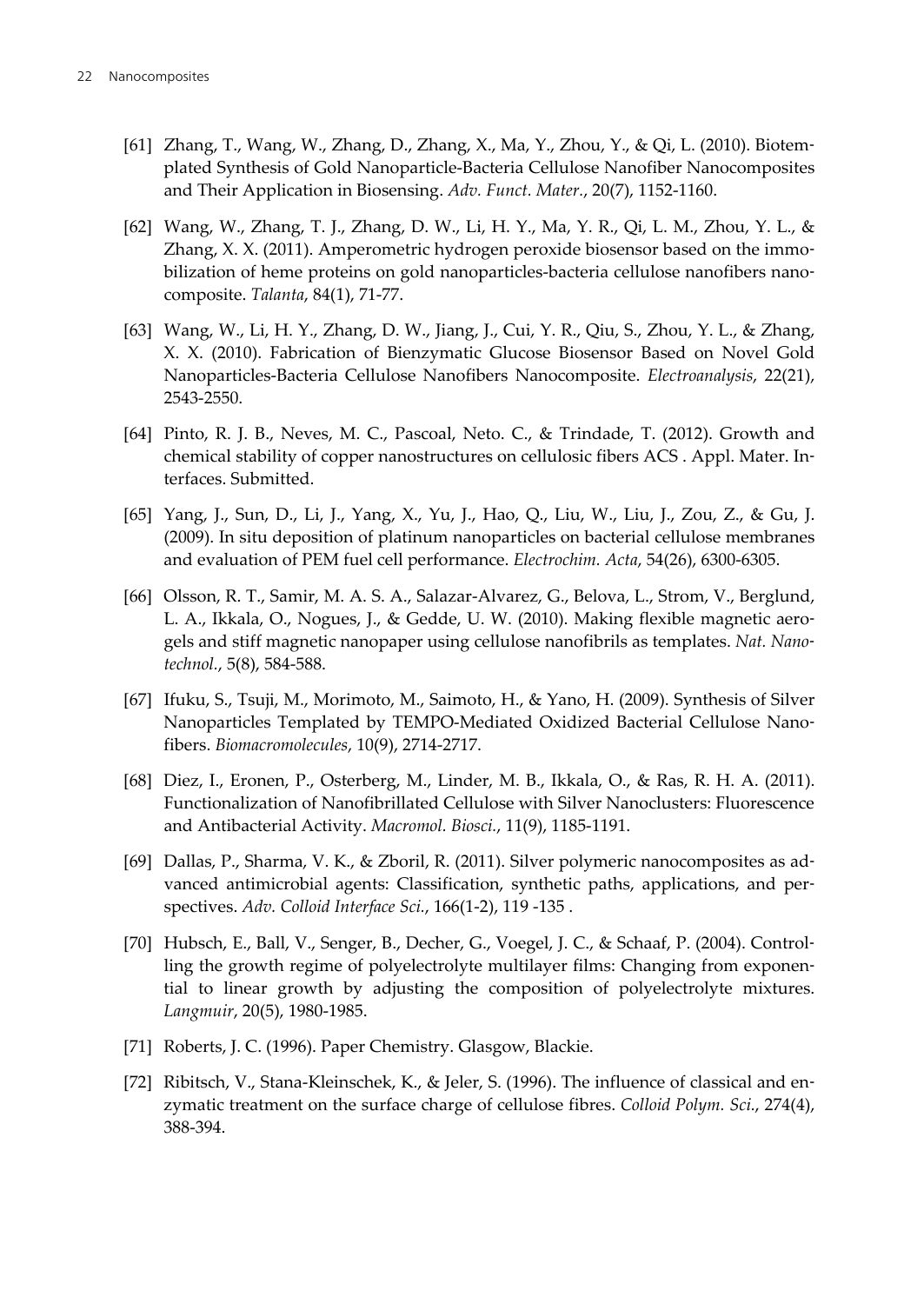- <span id="page-22-0"></span>[73] Hyde, K., Dong, H., & Hinestroza, J. P. (2007). Effect of surface cationization on the conformal deposition of polyelectrolytes over cotton fibers. *Cellulose*, 14(6), 615-623.
- [74] Song, J., Birbach, N. L., & Hinestroza, J. P. (2012). Deposition of silver nanoparticles on cellulosic fibers via stabilization of carboxymethyl groups. *Cellulose*, 19(2), 411-424.
- [75] Chou, W. L., Yu, D. G., & Yang, M. C. (2005). The preparation and characterization of silver-loading cellulose acetate hollow fiber membrane for water treatment. *Polym. Adv. Technol.*, 16(8), 600-607.
- [76] Abdel-Halim, E. S., & Al-Deyab, S. S. (2011). Utilization of hydroxypropyl cellulose for green and efficient synthesis of silver nanoparticles. *Carbohydr. Polym.*, 86(4), 1615-1622.
- [77] Nadagouda, M. N., Speth, T. F., & Varma, R. S. (2011). Microwave-Assisted Green Synthesis of Silver Nanostructures. *Acc. Chem. Res.*, 44(7), 469-478.
- [78] Thomas, V., Namdeo, M., Mohan, Y. M., Bajpai, S. K., & Bajpai, M. (2008). Review on polymer, hydrogel and microgel metal nanocomposites: A facile nanotechnological approach. *J. Macromol. Sci. Part A-Pure Appl. Chem.*, 45(1), 107-119.
- [79] Carlson, C., Hussain, S. M., Schrand, A. M., Braydich-Stolle, L. K., Hess, K. L., Jones, R. L., & Schlager, J. J. (2008). Unique Cellular Interaction of Silver Nanoparticles: Size-Dependent Generation of Reactive Oxygen Species. *J. Phys. Chem. B*, 112(43), 13608-13619.
- [80] Fernandez, A., Picouet, P., & Lloret, E. (2010). Cellulose-silver nanoparticle hybrid materials to control spoilage-related microflora in absorbent pads located in trays of fresh-cut melon. *Int. J. Food Microbiol.*, 142(1-2), 222 -228 .
- [81] Kim, S. S., Park, J. E., & Lee, J. (2011). Properties and Antimicrobial Efficacy of Cellulose Fiber Coated with Silver Nanoparticles and 3-Mercaptopropyltrimethoxysilane (3-MPTMS). *J. Appl. Polym. Sci.*, 119(4), 2261-2267.
- [82] Niu, Z., & Fang, Y. (2006). Surface-enhanced Raman scattering of single-walled carbon nanotubes on silver-coated and gold-coated filter paper. *J. Colloid Interface Sci.*, 303(1), 224-228.
- [83] Cabalin, L. M., & Laserna, J. J. (1995). Fast spatially resolved surface-enhanced Ram‐ an spectrometry on a silver coated filter paper using charge-coupled device detec‐ tion. *Anal. Chim. Acta*, 310(2), 337-345.
- [84] Liu, Z., Li, M., Turyanska, L., Makarovsky, O., Patane, A., Wu, W., & Mann, S. (2010). Self-Assembly of Electrically Conducting Biopolymer Thin Films by Cellulose Regen‐ eration in Gold Nanoparticle Aqueous Dispersions. *Chem. Mater.*, 22(8), 2675-2680.
- [85] Koga, H., Tokunaga, E., Hidaka, M., Umemura, Y., Saito, T., Isogai, A., & Kitaoka, T. (2010). Topochemical synthesis and catalysis of metal nanoparticles exposed on crys‐ talline cellulose nanofibers. *Chem. Commun.*, 46(45), 8567-8569.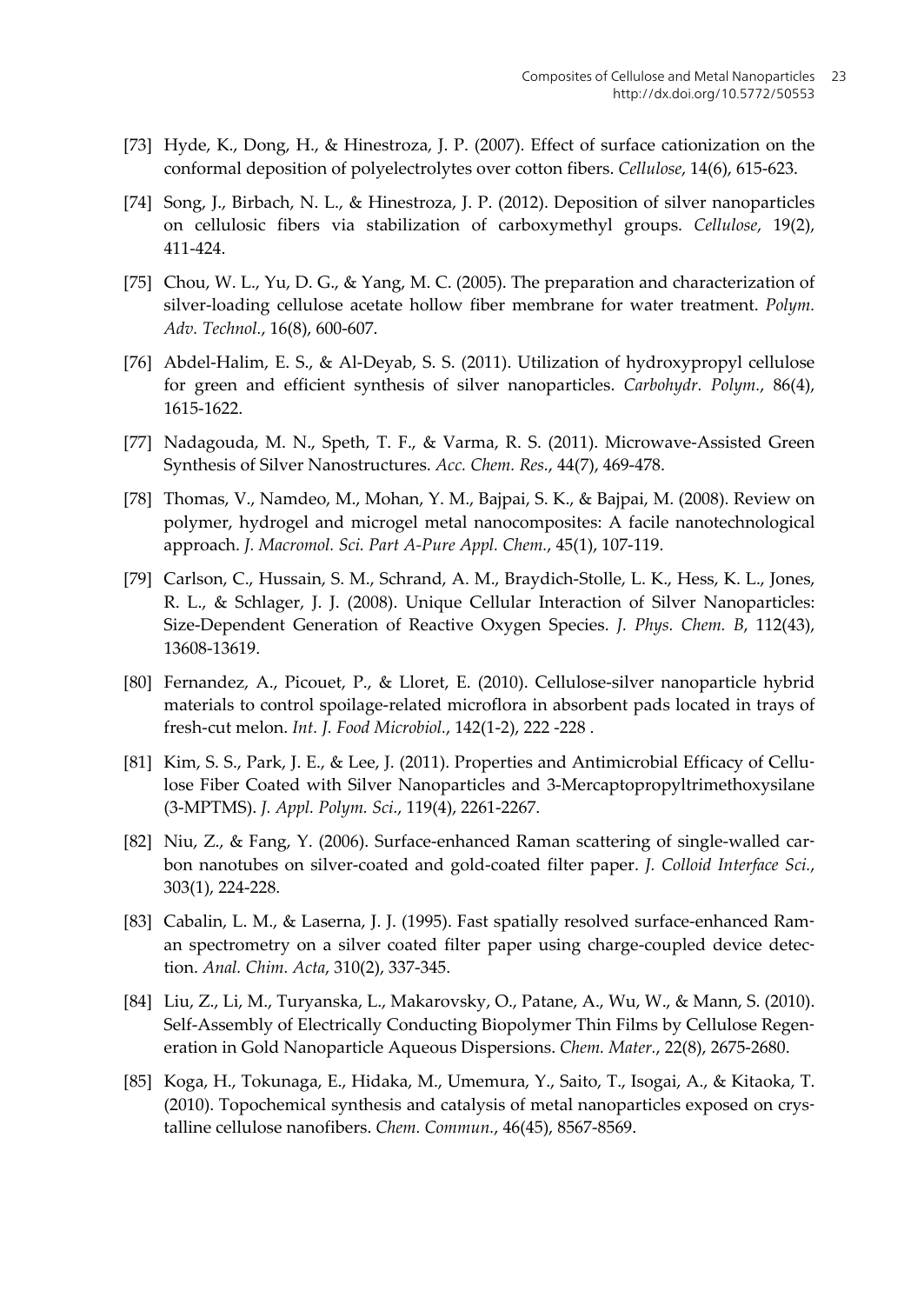- <span id="page-23-0"></span>[86] An, D., Ye, A., Deng, W., Zhang, Q., & Wang, Y. (2012). Selective Conversion of Cellobiose and Cellulose into Gluconic Acid in Water in the Presence of Oxygen, Cata‐ lyzed by Polyoxometalate-Supported Gold Nanoparticles. *Chemistry-A European Journal*, 18(10), 2938-2947.
- [87] Tan, X., Deng, W., Liu, M., Zhang, Q., & Wang, Y. (2009). Carbon nanotube-support‐ ed gold nanoparticles as efficient catalysts for selective oxidation of cellobiose into gluconic acid in aqueous medium. *Chem. Commun.* [46], 7179 -81 .
- [88] Luckham, R. E., & Brennan, J. D. (2010). Bioactive paper dipstick sensors for acetylcholinesterase inhibitors based on sol-gel/enzyme/gold nanoparticle composites. *An‐ alyst*, 135(8), 2028-2035.
- [89] Turyanska, L., Makarovsky, O., Patane, A., Kozlova, N. V., Liu, Z., Li, M., & Mann, S. (2012). High magnetic field quantum transport in Au nanoparticle-cellulose films. *Nanotechnology*, 23(4), 045702 .
- [90] Gamarra, D., Munuera, G., Hungría, A. B., Fernández-García, M., Conesa, J. C., Midgley, P. A., Wang, X. Q., Hanson, J. C., Rodríguez, J. A., & Martínez-Arias, A. (2007). Structure−Activity Relationship in Nanostructured Copper−Ceria-Based Pref‐ erential CO Oxidation Catalysts. *J. Phys. Chem. C*, 111(29), 11026-11038.
- [91] Guillot, S., Chemelli, A., Bhattacharyya, S., Warmont, F., & Glatter, O. (2009). Or‐ dered Structures in Carboxymethylcellulose-Cationic Surfactants-Copper Ions Pre‐ cipitated Phases: in Situ Formation of Copper Nanoparticles. *J. Phys. Chem. B*, 113(1), 15-23.
- [92] Gelesky, M. A., Scheeren, C. W., Foppa, L., Pavan, F. A., Dias, S. L. P., & Dupont, J. (2009). Metal Nanoparticle/Ionic Liquid/Cellulose: New Catalytically Active Mem‐ brane Materials for Hydrogenation Reactions. *Biomacromolecules*, 10(7), 1888-1893.
- [93] Himeshima, N., & Amao, Y. (2003). Photoinduced hydrogen production from cellulose derivative with chlorophyll-a and platinum nanoparticles system. *Energy Fuels*, 17(6), 1641-1644.
- [94] Ferrando, R., Jellinek, J., & Johnston, R. L. (2008). Nanoalloys: From theory to applications of alloy clusters and nanoparticles. *Chem. Rev.*, 108(3), 845-910.
- [95] Yamada, M., Tsuji, T., Miyake, M., & Miyazawa, T. (2009). Fabrication of a tubular FeCo bimetallic nanostructure using a cellulose-cobalt hexacyanoferrate composite as a precursor. *Chem. Commun.* [12], 1538 -1540 .
- [96] Sun, D., Yang, J., Li, J., Yu, J., Xu, X., & Yang, X. (2010). Novel Pd-Cu/bacterial cellu‐ lose nanofibers: Preparation and excellent performance in catalytic denitrification. *Appl. Surf. Sci.*, 256(7), 2241-2244.
- [97] Sureshkumar, M., Siswanto, D. Y., & Lee, C. K. (2010). Magnetic antimicrobial nano‐ composite based on bacterial cellulose and silver nanoparticles. *J. Mater. Chem.*, 20(33), 6948-6955.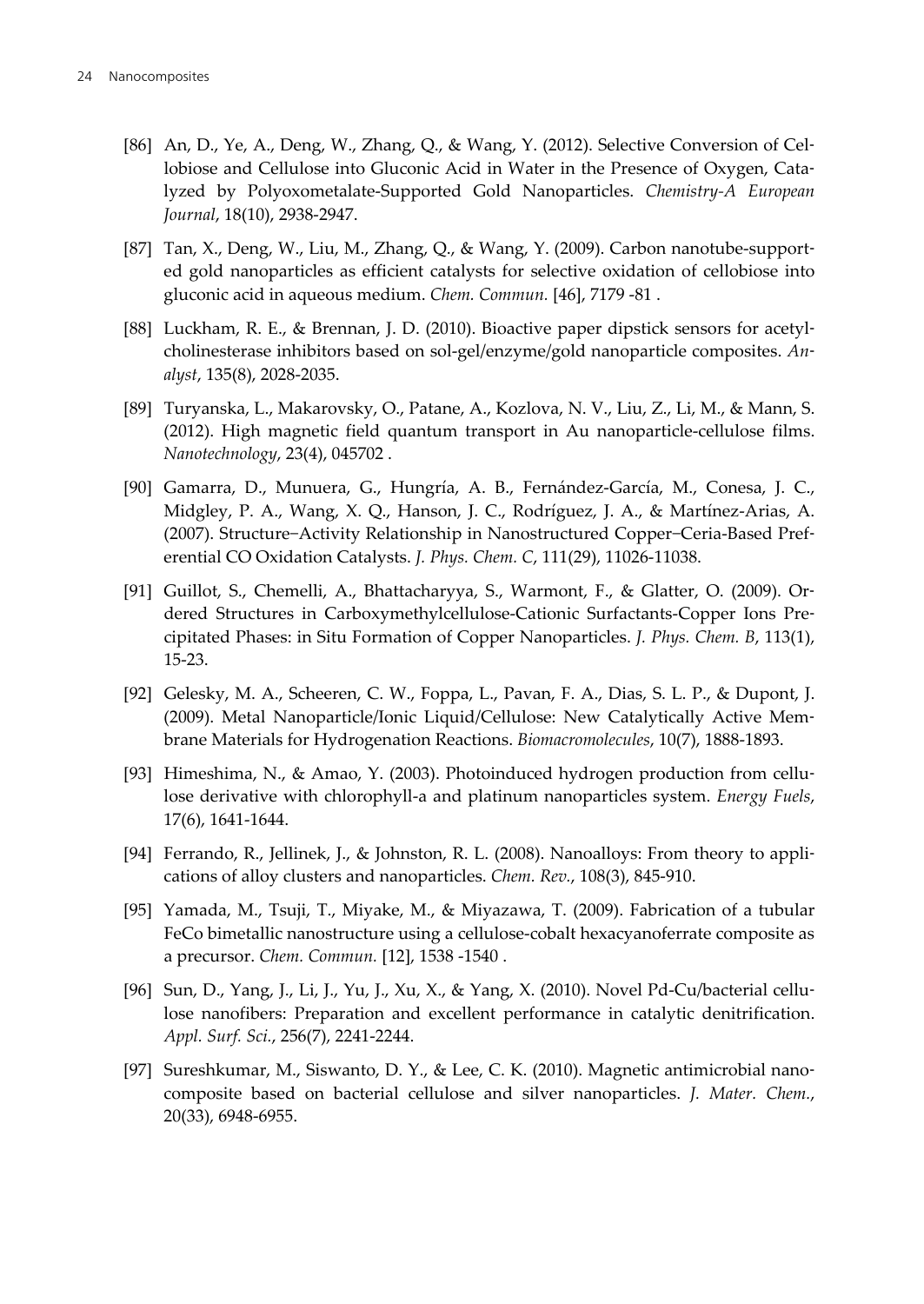Composites of Cellulose and Metal Nanoparticles 25http://dx.doi.org/10.5772/50553